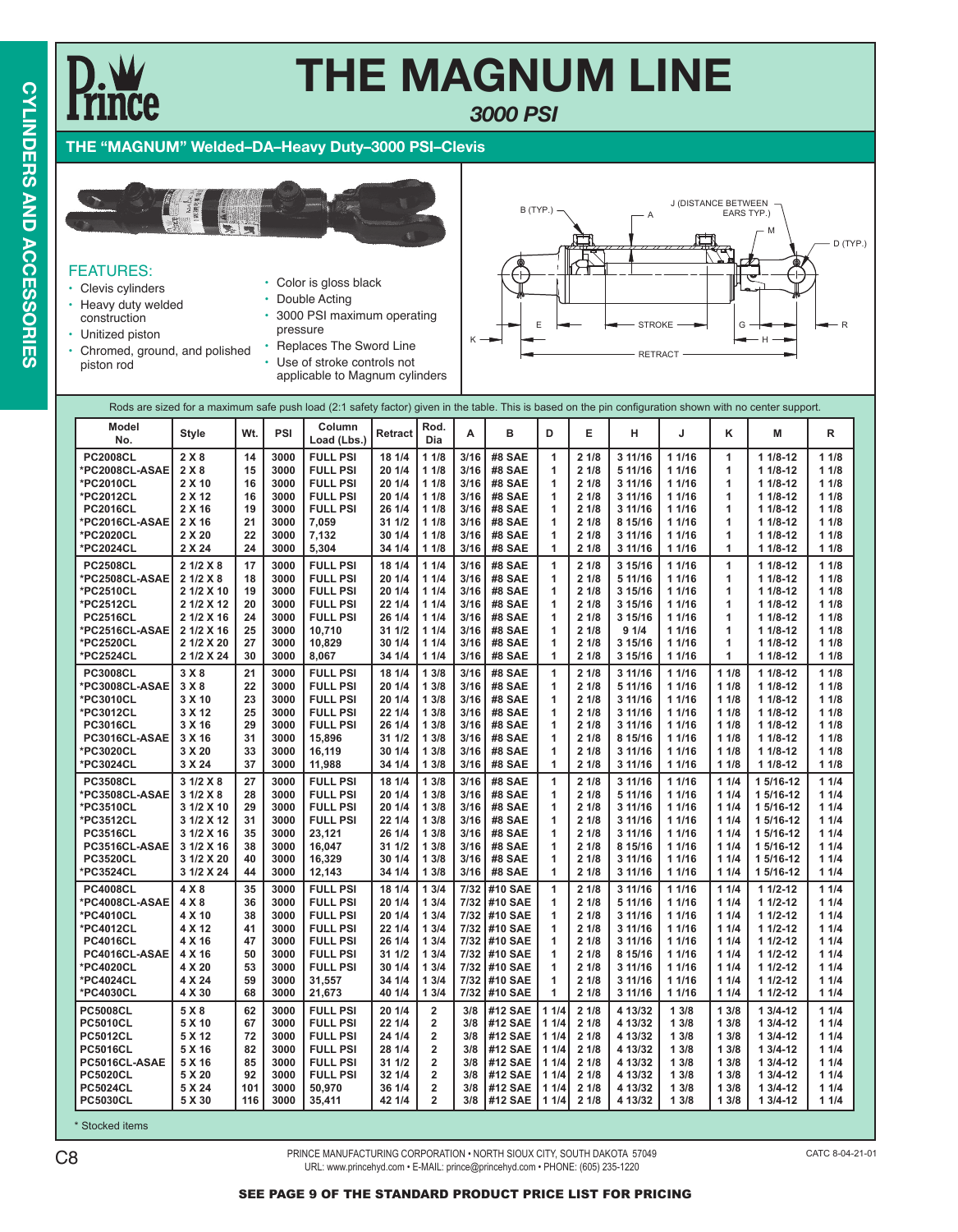### **THE "MAGNUM" Welded–DA–Heavy Duty–3000 PSI–Crosstube**



#### FEATURES:

- Crosstube cylinders
- Heavy duty welded construction
- Unitized piston
- Chromed, ground, and polished piston rod
- Color is gloss black • Double Acting
- 3000 PSI maximum operating
- pressure • Use of stroke controls not
- applicable to Magnum cylinders



• Crosstube end fitting with grease zerks

| groupe zorno    |              |     |      |                                                                                                                                                          |         |             |      |        |              |                          |       |              |       |      |        |
|-----------------|--------------|-----|------|----------------------------------------------------------------------------------------------------------------------------------------------------------|---------|-------------|------|--------|--------------|--------------------------|-------|--------------|-------|------|--------|
|                 |              |     |      | Rods are sized for a maximum safe push load (2:1 safety factor) given in the table. This is based on the pin configuration shown with no center support. |         |             |      |        |              |                          |       |              |       |      |        |
| Model<br>No.    | <b>Style</b> | Wt. | PSI  | Column<br>Load (Lbs.)                                                                                                                                    | Retract | Rod.<br>Dia | Α    | в      | D            | E                        | н     | κ            | L1    | L2   | R      |
| <b>PC2006XT</b> | 2 X 6        | 11  | 3000 | <b>FULL PSI</b>                                                                                                                                          | 14      | 11/8        | 3/16 | #8 SAE | $\mathbf{1}$ | ä,                       | 35/16 | $\mathbf{1}$ | 2 3/8 | 11/2 | 3/4    |
| *PC2008XT       | 2X8          | 12  | 3000 | <b>FULL PSI</b>                                                                                                                                          | 16      | 11/8        | 3/16 | #8 SAE | 1            | ×,                       | 35/16 | $\mathbf{1}$ | 2 3/8 | 11/2 | 3/4    |
| *PC2010XT       | 2 X 10       | 14  | 3000 | <b>FULL PSI</b>                                                                                                                                          | 18      | 11/8        | 3/16 | #8 SAE | 1            | $\overline{\phantom{a}}$ | 35/16 | 1            | 2 3/8 | 11/2 | 3/4    |
| *PC2012XT       | 2 X 12       | 15  | 3000 | <b>FULL PSI</b>                                                                                                                                          | 20      | 11/8        | 3/16 | #8 SAE | $\mathbf{1}$ | ×,                       | 35/16 | 1            | 2 3/8 | 11/2 | 3/4    |
| <b>PC2014XT</b> | 2 X 14       | 16  | 3000 | <b>FULL PSI</b>                                                                                                                                          | 22      | 11/8        | 3/16 | #8 SAE | 1            | $\overline{\phantom{a}}$ | 35/16 | 1            | 2 3/8 | 11/2 | 3/4    |
| *PC2016XT       | 2 X 16       | 17  | 3000 | <b>FULL PSI</b>                                                                                                                                          | 24      | 11/8        | 3/16 | #8 SAE | 1            | $\blacksquare$           | 35/16 | 1            | 2 3/8 | 11/2 | 3/4    |
| <b>PC2018XT</b> | 2 X 18       | 19  | 3000 | 8.939                                                                                                                                                    | 26      | 11/8        | 3/16 | #8 SAE | 1            | $\tilde{\phantom{a}}$    | 35/16 | 1            | 2 3/8 | 11/2 | 3/4    |
| *PC2020XT       | 2 X 20       | 20  | 3000 | 7,533                                                                                                                                                    | 28      | 11/8        | 3/16 | #8 SAE | $\mathbf{1}$ | $\blacksquare$           | 35/16 | 1            | 2 3/8 | 11/2 | 3/4    |
| *PC2024XT       | 2 X 24       | 23  | 3000 | 5,559                                                                                                                                                    | 32      | 11/8        | 3/16 | #8 SAE | $\mathbf{1}$ | $\blacksquare$           | 35/16 | $\mathbf{1}$ | 2 3/8 | 11/2 | 3/4    |
| <b>PC2030XT</b> | 2 X 30       | 27  | 3000 | 3,788                                                                                                                                                    | 38      | 11/8        | 3/16 | #8 SAE | 1            | $\sim$                   | 35/16 | 1            | 2 3/8 | 11/2 | 3/4    |
| <b>PC2506XT</b> | 2 1/2 X 6    | 14  | 3000 | <b>FULL PSI</b>                                                                                                                                          | 14      | 13/8        | 3/16 | #8 SAE | $\mathbf{1}$ | 3/8                      | 31/2  | 3/4          | 3     | 13/8 | 7/8    |
| <b>PC2508XT</b> | 2 1/2 X 8    | 16  | 3000 | <b>FULL PSI</b>                                                                                                                                          | 16      | 13/8        | 3/16 | #8 SAE | 1            | 3/8                      | 31/2  | 3/4          | 3     | 13/8 | 7/8    |
| <b>PC2510XT</b> | 2 1/2 X 10   | 18  | 3000 | <b>FULL PSI</b>                                                                                                                                          | 18      | 13/8        | 3/16 | #8 SAE | 1            | 3/8                      | 31/2  | 3/4          | 3     | 13/8 | 7/8    |
| <b>PC2512XT</b> | 2 1/2 X 12   | 19  | 3000 | <b>FULL PSI</b>                                                                                                                                          | 20      | 13/8        | 3/16 | #8 SAE | 1            | 3/8                      | 31/2  | 3/4          | 3     | 13/8 | 7/8    |
| <b>PC2514XT</b> | 2 1/2 X 14   | 21  | 3000 | <b>FULL PSI</b>                                                                                                                                          | 22      | 13/8        | 3/16 | #8 SAE | $\mathbf{1}$ | 3/8                      | 31/2  | 3/4          | 3     | 13/8 | 7/8    |
| <b>PC2516XT</b> | 2 1/2 X 16   | 23  | 3000 | <b>FULL PSI</b>                                                                                                                                          | 24      | 13/8        | 3/16 | #8 SAE | 1            | 3/8                      | 31/2  | 3/4          | 3     | 13/8 | 7/8    |
| <b>PC2518XT</b> | 2 1/2 X 18   | 25  | 3000 | <b>FULL PSI</b>                                                                                                                                          | 26      | 13/8        | 3/16 | #8 SAE | 1            | 3/8                      | 31/2  | 3/4          | 3     | 13/8 | 7/8    |
| <b>PC2520XT</b> | 2 1/2 X 20   | 26  | 3000 | <b>FULL PSI</b>                                                                                                                                          | 28      | 13/8        | 3/16 | #8 SAE | $\mathbf{1}$ | 3/8                      | 31/2  | 3/4          | 3     | 13/8 | 7/8    |
| <b>PC2524XT</b> | 2 1/2 X 24   | 30  | 3000 | 12,185                                                                                                                                                   | 32      | 13/8        | 3/16 | #8 SAE | 1            | 3/8                      | 31/2  | 3/4          | 3     | 13/8 | 7/8    |
| <b>PC2530XT</b> | 2 1/2 X 30   | 35  | 3000 | 8,314                                                                                                                                                    | 38      | 13/8        | 3/16 | #8 SAE | 1            | 3/8                      | 31/2  | 3/4          | 3     | 13/8 | 7/8    |
| <b>PC3006XT</b> | 3 X 6        | 18  | 3000 | <b>FULL PSI</b>                                                                                                                                          | 14      | 11/2        | 3/16 | #8 SAE | $\mathbf{1}$ | 3/8                      | 31/4  | 3/4          | 31/2  | 11/2 | 13/16  |
| <b>PC3008XT</b> | 3 X8         | 20  | 3000 | <b>FULL PSI</b>                                                                                                                                          | 16      | 11/2        | 3/16 | #8 SAE | 1            | 3/8                      | 31/4  | 3/4          | 31/2  | 11/2 | 1 3/16 |
| <b>PC3010XT</b> | 3 X 10       | 22  | 3000 | <b>FULL PSI</b>                                                                                                                                          | 18      | 11/2        | 3/16 | #8 SAE | 1            | 3/8                      | 31/4  | 3/4          | 31/2  | 11/2 | 1 3/16 |
| <b>PC3012XT</b> | 3 X 12       | 24  | 3000 | <b>FULL PSI</b>                                                                                                                                          | 20      | 11/2        | 3/16 | #8 SAE | 1            | 3/8                      | 31/4  | 3/4          | 31/2  | 11/2 | 13/16  |
| <b>PC3014XT</b> | 3 X 14       | 27  | 3000 | <b>FULL PSI</b>                                                                                                                                          | 22      | 11/2        | 3/16 | #8 SAE | 1            | 3/8                      | 31/4  | 3/4          | 31/2  | 11/2 | 1 3/16 |
| <b>PC3016XT</b> | 3 X 16       | 29  | 3000 | <b>FULL PSI</b>                                                                                                                                          | 24      | 11/2        | 3/16 | #8 SAE | 1            | 3/8                      | 31/4  | 3/4          | 31/2  | 11/2 | 1 3/16 |
| <b>PC3018XT</b> | 3 X 18       | 31  | 3000 | <b>FULL PSI</b>                                                                                                                                          | 26      | 11/2        | 3/16 | #8 SAE | 1            | 3/8                      | 31/4  | 3/4          | 31/2  | 11/2 | 1 3/16 |
| <b>PC3020XT</b> | 3 X 20       | 33  | 3000 | <b>FULL PSI</b>                                                                                                                                          | 28      | 11/2        | 3/16 | #8 SAE | 1            | 3/8                      | 31/4  | 3/4          | 31/2  | 11/2 | 1 3/16 |
| <b>PC3024XT</b> | 3 X 24       | 37  | 3000 | 17,571                                                                                                                                                   | 32      | 11/2        | 3/16 | #8 SAE | 1            | 3/8                      | 31/4  | 3/4          | 31/2  | 11/2 | 1 3/16 |
| <b>PC3030XT</b> | 3 X 30       | 43  | 3000 | 11,971                                                                                                                                                   | 38      | 11/2        | 3/16 | #8 SAE | 1            | 3/8                      | 31/4  | 3/4          | 31/2  | 11/2 | 13/16  |
| <b>PC3032XT</b> | 3 X 32       | 45  | 3000 | 10,690                                                                                                                                                   | 40      | 11/2        | 3/16 | #8 SAE | 1            | 3/8                      | 31/4  | 3/4          | 31/2  | 11/2 | 1 3/16 |
| <b>PC3036XT</b> | 3 X 36       | 49  | 3000 | 8,677                                                                                                                                                    | 44      | 11/2        | 3/16 | #8 SAE | 1            | 3/8                      | 31/4  | 3/4          | 31/2  | 11/2 | 1 3/16 |
| <b>PC3040XT</b> | 3 X 40       | 53  | 3000 | 7,182                                                                                                                                                    | 48      | 11/2        | 3/16 | #8 SAE | 1            | 3/8                      | 31/4  | 3/4          | 31/2  | 11/2 | 1 3/16 |
| <b>PC3048XT</b> | 3 X 48       | 62  | 3000 | 5,155                                                                                                                                                    | 56      | 11/2        | 3/16 | #8 SAE | 1            | 3/8                      | 31/4  | 3/4          | 31/2  | 11/2 | 1 3/16 |
| <b>PC3506XT</b> | 3 1/2 X 6    | 24  | 3000 | <b>FULL PSI</b>                                                                                                                                          | 14      | 13/4        | 3/16 | #8 SAE | 11/4         | 5/8                      | 3     | 1            | 4     | 13/4 | 13/16  |
| <b>PC3508XT</b> | 3 1/2 X 8    | 27  | 3000 | <b>FULL PSI</b>                                                                                                                                          | 16      | 13/4        | 3/16 | #8 SAE | 11/4         | 5/8                      | 3     | $\mathbf{1}$ | 4     | 13/4 | 1 3/16 |
| <b>PC3510XT</b> | 3 1/2 X 10   | 29  | 3000 | <b>FULL PSI</b>                                                                                                                                          | 18      | 13/4        | 3/16 | #8 SAE | 11/4         | 5/8                      | 3     | $\mathbf{1}$ | 4     | 13/4 | 13/16  |
| <b>PC3512XT</b> | 3 1/2 X 12   | 32  | 3000 | <b>FULL PSI</b>                                                                                                                                          | 20      | 13/4        | 3/16 | #8 SAE | 11/4         | 5/8                      | 3     | 1            | 4     | 13/4 | 1 3/16 |
| <b>PC3514XT</b> | 3 1/2 X 14   | 35  | 3000 | <b>FULL PSI</b>                                                                                                                                          | 22      | 13/4        | 3/16 | #8 SAE | 11/4         | 5/8                      | 3     | 1            | 4     | 13/4 | 1 3/16 |
| <b>PC3516XT</b> | 3 1/2 X 16   | 37  | 3000 | <b>FULL PSI</b>                                                                                                                                          | 24      | 13/4        | 3/16 | #8 SAE | 11/4         | 5/8                      | 3     | 1            | 4     | 13/4 | 1 3/16 |
| <b>PC3518XT</b> | 3 1/2 X 18   | 40  | 3000 | <b>FULL PSI</b>                                                                                                                                          | 26      | 13/4        | 3/16 | #8 SAE | 11/4         | 5/8                      | 3     | 1            | 4     | 13/4 | 1 3/16 |
| <b>PC3520XT</b> | 3 1/2 X 20   | 42  | 3000 | <b>FULL PSI</b>                                                                                                                                          | 28      | 13/4        | 3/16 | #8 SAE | 11/4         | 5/8                      | 3     | 1            | 4     | 13/4 | 1 3/16 |
| <b>PC3524XT</b> | 3 1/2 X 24   | 48  | 3000 | <b>FULL PSI</b>                                                                                                                                          | 32      | 13/4        | 3/16 | #8 SAE | 11/4         | 5/8                      | 3     | 1            | 4     | 13/4 | 1 3/16 |
| <b>PC3530XT</b> | 3 1/2 X 30   | 55  | 3000 | 22,150                                                                                                                                                   | 38      | 13/4        | 3/16 | #8 SAE | 11/4         | 5/8                      | 3     | 1            | 4     | 13/4 | 13/16  |
| <b>PC3532XT</b> | 3 1/2 X 32   | 58  | 3000 | 19,772                                                                                                                                                   | 40      | 13/4        | 3/16 | #8 SAE | 11/4         | 5/8                      | 3     | 1            | 4     | 13/4 | 1 3/16 |
| <b>PC3536XT</b> | 3 1/2 X 36   | 63  | 3000 | 16,034                                                                                                                                                   | 44      | 13/4        | 3/16 | #8 SAE | 11/4         | 5/8                      | 3     | 1            | 4     | 13/4 | 1 3/16 |
| <b>PC3540XT</b> | 3 1/2 X 40   | 68  | 3000 | 13,264                                                                                                                                                   | 48      | 13/4        | 3/16 | #8 SAE | 11/4         | 5/8                      | 3     | 1            | 4     | 13/4 | 13/16  |

*3000 PSI*

\* Stocked items

#### PRINCE MANUFACTURING CORPORATION • NORTH SIOUX CITY, SOUTH DAKOTA 57049 CATC 9-04-21-01 PRINCE MANUFACTURING CORPORATION • NORTH SIOUX CITY, SOUTH DAKOTA 57049<br>URL: www.princehyd.com • E-MAIL: prince@princehyd.com • PHONE: (605) 235-1220

**PC3542XT 3 1/2 X 42 71 3000 12,141 50 1 3/4 3/16 #8 SAE 1 1/4 5/8 3 1 4 1 3/4 1 3/16 PC3548XT 3 1/2 X 48 79 3000 9,511 56 1 3/4 3/16 #8 SAE 1 1/4 5/8 3 1 4 1 3/4 1 3/16 Continued on next page**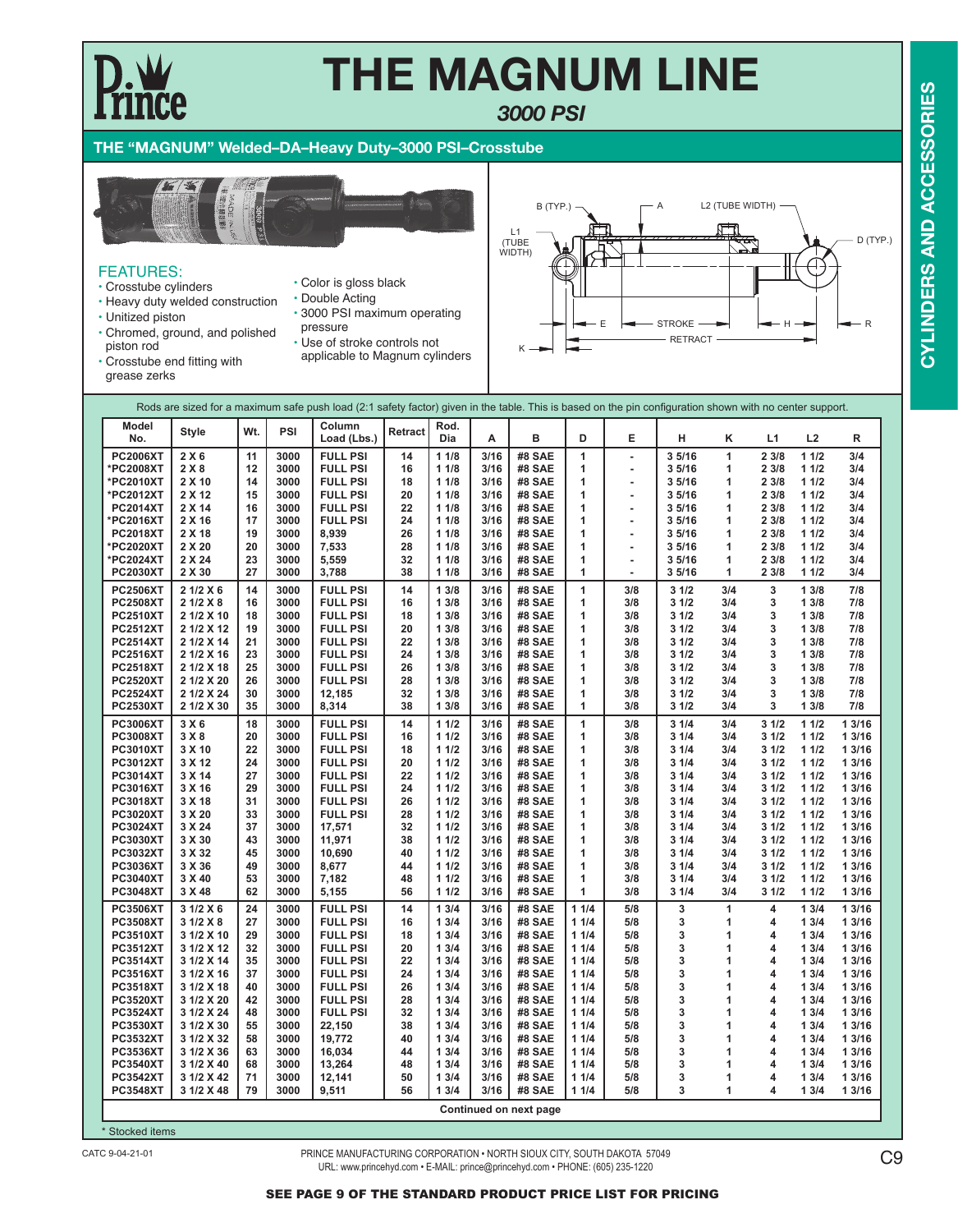*3000 PSI*

### **THE "MAGNUM" Welded–DA–Heavy Duty–3000 PSI–Crosstube Continued from C9**



### FEATURES:

- Crosstube cylinders
- Heavy duty welded construction
- Unitized piston
	-
- Color is gloss black • Double Acting • 3000 PSI maximum operating
- Chromed, ground, and polished piston rod
	- pressure
		- applicable to Magnum cylinders



• Crosstube end fitting with grease zerks

| • Use of stroke controls not |  |                              |
|------------------------------|--|------------------------------|
|                              |  | applicable to Magnum cylinde |
|                              |  |                              |

|                            |                                                                                                                                                                                                                                                                                                                                                                   |     |      | Rods are sized for a maximum safe push load (2:1 safety factor) given in the table. This is based on the pin configuration shown with no center support. |         |                         |      |         |      |       |         |      |       |                         |         |
|----------------------------|-------------------------------------------------------------------------------------------------------------------------------------------------------------------------------------------------------------------------------------------------------------------------------------------------------------------------------------------------------------------|-----|------|----------------------------------------------------------------------------------------------------------------------------------------------------------|---------|-------------------------|------|---------|------|-------|---------|------|-------|-------------------------|---------|
| Model<br>No.               | <b>Style</b>                                                                                                                                                                                                                                                                                                                                                      | Wt. | PSI  | Column<br>Load (Lbs.)                                                                                                                                    | Retract | Rod.<br>Dia             | A    | в       | D    | E     | н       | κ    | L1    | L2                      | R       |
| <b>PC4008XT</b>            | 4 X 8                                                                                                                                                                                                                                                                                                                                                             | 36  | 3000 | <b>FULL PSI</b>                                                                                                                                          | 17      | $\mathbf 2$             | 7/32 | #10 SAE | 11/4 | 25/32 | 3 27/32 | 1    | 4 1/2 | $\overline{\mathbf{2}}$ | 1 5/16  |
| <b>PC4012XT</b>            | 4 X 12                                                                                                                                                                                                                                                                                                                                                            | 43  | 3000 | <b>FULL PSI</b>                                                                                                                                          | 21      | $\overline{2}$          | 7/32 | #10 SAE | 11/4 | 25/32 | 3 27/32 | 1    | 4 1/2 | $\overline{\mathbf{2}}$ | 15/16   |
| <b>PC4016XT</b>            | 4 X 16                                                                                                                                                                                                                                                                                                                                                            | 50  | 3000 | <b>FULL PSI</b>                                                                                                                                          | 25      | $\overline{\mathbf{2}}$ | 7/32 | #10 SAE | 11/4 | 25/32 | 3 27/32 | 1    | 4 1/2 | $\mathbf 2$             | 1 5/16  |
| <b>PC4020XT</b>            | 4 X 20                                                                                                                                                                                                                                                                                                                                                            | 56  | 3000 | <b>FULL PSI</b>                                                                                                                                          | 29      | 2                       | 7/32 | #10 SAE | 11/4 | 25/32 | 3 27/32 | 1    | 4 1/2 | $\overline{\mathbf{2}}$ | 15/16   |
| <b>PC4024XT</b>            | 4 X 24                                                                                                                                                                                                                                                                                                                                                            | 63  | 3000 | <b>FULL PSI</b>                                                                                                                                          | 33      | $\overline{\mathbf{2}}$ | 7/32 | #10 SAE | 11/4 | 25/32 | 3 27/32 | 1    | 4 1/2 | $\mathbf 2$             | 15/16   |
| <b>PC4030XT</b>            | 4 X 30                                                                                                                                                                                                                                                                                                                                                            | 73  | 3000 | 36,361                                                                                                                                                   | 39      | $\overline{\mathbf{2}}$ | 7/32 | #10 SAE | 11/4 | 25/32 | 3 27/32 | 1    | 4 1/2 | $\overline{2}$          | 1 5/16  |
| <b>PC4032XT</b>            | 4 X 32                                                                                                                                                                                                                                                                                                                                                            | 77  | 3000 | 32,527                                                                                                                                                   | 41      | $\overline{2}$          | 7/32 | #10 SAE | 11/4 | 25/32 | 3 27/32 | 1    | 4 1/2 | $\overline{2}$          | 1 5/16  |
| <b>PC4036XT</b>            | 4 X 36                                                                                                                                                                                                                                                                                                                                                            | 84  | 3000 | 26,476                                                                                                                                                   | 45      | $\overline{\mathbf{2}}$ | 7/32 | #10 SAE | 11/4 | 25/32 | 3 27/32 | 1    | 4 1/2 | $\overline{\mathbf{2}}$ | 1 5/16  |
| <b>PC4040XT</b>            | 4 X 40                                                                                                                                                                                                                                                                                                                                                            | 91  | 3000 | 21,970                                                                                                                                                   | 49      | $\overline{\mathbf{2}}$ | 7/32 | #10 SAE | 11/4 | 25/32 | 3 27/32 | 1    | 4 1/2 | $\overline{\mathbf{2}}$ | 1 5/16  |
| <b>PC4042XT</b>            | 4 X 42                                                                                                                                                                                                                                                                                                                                                            | 94  | 3000 | 20,136                                                                                                                                                   | 51      | $\overline{\mathbf{2}}$ | 7/32 | #10 SAE | 11/4 | 25/32 | 3 27/32 | 1    | 4 1/2 | $\overline{2}$          | 15/16   |
| <b>PC4048XT</b>            | 4 X 48                                                                                                                                                                                                                                                                                                                                                            | 104 | 3000 | 15,828                                                                                                                                                   | 57      | $\overline{\mathbf{2}}$ | 7/32 | #10 SAE | 11/4 | 25/32 | 3 27/32 | 1    | 4 1/2 | $\overline{2}$          | 1 5/16  |
| <b>PC4060XT</b>            | 4 X 60                                                                                                                                                                                                                                                                                                                                                            | 125 | 3000 | 10,516                                                                                                                                                   | 69      | 2                       | 7/32 | #10 SAE | 11/4 | 25/32 | 3 27/32 | 1    | 4 1/2 | $\overline{2}$          | 15/16   |
| <b>PC4008XT</b>            | $\overline{\mathbf{2}}$<br>$\overline{\mathbf{2}}$<br>4 X 8<br>#10 SAE<br>1<br>4 1/2<br>36<br>3000<br><b>FULL PSI</b><br>17<br>7/32<br>11/4<br>25/32<br>3 27/32<br>1 5/16<br>$\overline{\mathbf{2}}$<br><b>PC4012XT</b><br>4 X 12<br>43<br>3000<br><b>FULL PSI</b><br>21<br>7/32<br>#10 SAE<br>11/4<br>25/32<br>3 27/32<br>4 1/2<br>$\overline{2}$<br>1 5/16<br>1 |     |      |                                                                                                                                                          |         |                         |      |         |      |       |         |      |       |                         |         |
|                            |                                                                                                                                                                                                                                                                                                                                                                   |     |      |                                                                                                                                                          |         |                         |      |         |      |       |         |      |       |                         |         |
| <b>PC4016XT</b>            | 4 X 16                                                                                                                                                                                                                                                                                                                                                            | 50  | 3000 | <b>FULL PSI</b>                                                                                                                                          | 25      | 2                       | 7/32 | #10 SAE | 11/4 | 25/32 | 3 27/32 | 1    | 4 1/2 | $\overline{2}$          | 1 5/16  |
| <b>PC4020XT</b>            | 4 X 20                                                                                                                                                                                                                                                                                                                                                            | 56  | 3000 | <b>FULL PSI</b>                                                                                                                                          | 29      | $\overline{2}$          | 7/32 | #10 SAE | 11/4 | 25/32 | 3 27/32 | 1    | 4 1/2 | $\overline{2}$          | 1 5/16  |
| <b>PC4024XT</b>            | 4 X 24                                                                                                                                                                                                                                                                                                                                                            | 63  | 3000 | <b>FULL PSI</b>                                                                                                                                          | 33      | $\overline{\mathbf{2}}$ | 7/32 | #10 SAE | 11/4 | 25/32 | 3 27/32 | 1    | 4 1/2 | $\overline{2}$          | 15/16   |
| <b>PC4030XT</b>            | 4 X 30                                                                                                                                                                                                                                                                                                                                                            | 73  | 3000 | 36,361                                                                                                                                                   | 39      | $\overline{\mathbf{2}}$ | 7/32 | #10 SAE | 11/4 | 25/32 | 3 27/32 | 1    | 4 1/2 | $\overline{\mathbf{2}}$ | 1 5/16  |
| <b>PC4032XT</b>            | 4 X 32                                                                                                                                                                                                                                                                                                                                                            | 77  | 3000 | 32,527                                                                                                                                                   | 41      | $\overline{\mathbf{2}}$ | 7/32 | #10 SAE | 11/4 | 25/32 | 3 27/32 | 1    | 4 1/2 | $\overline{2}$          | 1 5/16  |
| <b>PC4036XT</b>            | 4 X 36                                                                                                                                                                                                                                                                                                                                                            | 84  | 3000 | 26,476                                                                                                                                                   | 45      | $\overline{\mathbf{2}}$ | 7/32 | #10 SAE | 11/4 | 25/32 | 3 27/32 | 1    | 4 1/2 | $\overline{2}$          | 1 5/16  |
| <b>PC4040XT</b>            | 4 X 40                                                                                                                                                                                                                                                                                                                                                            | 91  | 3000 | 21,970                                                                                                                                                   | 49      | 2                       | 7/32 | #10 SAE | 11/4 | 25/32 | 3 27/32 | 1    | 4 1/2 | $\overline{\mathbf{2}}$ | 1 5/16  |
| <b>PC4042XT</b>            | 4 X 42                                                                                                                                                                                                                                                                                                                                                            | 94  | 3000 | 20,136                                                                                                                                                   | 51      | $\overline{\mathbf{2}}$ | 7/32 | #10 SAE | 11/4 | 25/32 | 3 27/32 | 1    | 4 1/2 | $\overline{2}$          | 1 5/16  |
| <b>PC4048XT</b>            | 4 X 48                                                                                                                                                                                                                                                                                                                                                            | 104 | 3000 | 15,828                                                                                                                                                   | 57      | $\overline{\mathbf{2}}$ | 7/32 | #10 SAE | 11/4 | 25/32 | 3 27/32 | 1    | 4 1/2 | $\overline{2}$          | 15/16   |
| <b>PC4060XT</b>            | 4 X 60                                                                                                                                                                                                                                                                                                                                                            | 125 | 3000 | 10,516                                                                                                                                                   | 69      | $\overline{\mathbf{2}}$ | 7/32 | #10 SAE | 11/4 | 25/32 | 3 27/32 | 1    | 4 1/2 | $\overline{2}$          | 1 5/16  |
| *PC5008XT                  | 5 X 8                                                                                                                                                                                                                                                                                                                                                             | 73  | 3000 | <b>FULL PSI</b>                                                                                                                                          | 19      | 2.5                     | 5/16 | #12     | 11/2 | 11/8  | 4       | 11/4 | 53/4  | 4                       | 1 13/32 |
| *PC5012XT                  | 5 X 12                                                                                                                                                                                                                                                                                                                                                            | 84  | 3000 | <b>FULL PSI</b>                                                                                                                                          | 23      | 2.5                     | 5/16 | #12     | 11/2 | 11/8  | 4       | 11/4 | 5 3/4 | 4                       | 1 13/32 |
| *PC5016XT                  | 5 X 16                                                                                                                                                                                                                                                                                                                                                            | 96  | 3000 | <b>FULL PSI</b>                                                                                                                                          | 27      | 2.5                     | 5/16 | #12     | 11/2 | 11/8  | 4       | 11/4 | 5 3/4 | 4                       | 1 13/32 |
| *PC5020XT                  | 5 X 20                                                                                                                                                                                                                                                                                                                                                            | 108 | 3000 | <b>FULL PSI</b>                                                                                                                                          | 31      | 2.5                     | 5/16 | #12     | 11/2 | 11/8  | 4       | 11/4 | 5 3/4 | $\overline{\mathbf{4}}$ | 1 13/32 |
| *PC5024XT                  | 5 X 24                                                                                                                                                                                                                                                                                                                                                            | 120 | 3000 | <b>FULL PSI</b>                                                                                                                                          | 35      | 2.5                     | 5/16 | #12     | 11/2 | 11/8  | 4       | 11/4 | 5 3/4 | 4                       | 1 13/32 |
| *PC5030XT                  | 5 X 30                                                                                                                                                                                                                                                                                                                                                            | 138 | 3000 | <b>FULL PSI</b>                                                                                                                                          | 41      | 2.5                     | 5/16 | #12     | 11/2 | 11/8  | 4       | 11/4 | 5 3/4 | 4                       | 1 13/32 |
| *PC5036XT                  | 5 X 36                                                                                                                                                                                                                                                                                                                                                            | 155 | 3000 | <b>FULL PSI</b>                                                                                                                                          | 47      | 2.5                     | 5/16 | #12     | 11/2 | 11/8  | 4       | 11/4 | 5 3/4 | 4                       | 1 13/32 |
| *PC5048XT                  | 5 X 48                                                                                                                                                                                                                                                                                                                                                            | 191 | 3000 | 37,974                                                                                                                                                   | 59      | 2.5                     | 5/16 | #12     | 11/2 | 11/8  | 4       | 11/4 | 5 3/4 | 4                       | 1 13/32 |
| *PC5060XT                  | 5 X 60                                                                                                                                                                                                                                                                                                                                                            | 226 | 3000 | 25,351                                                                                                                                                   | 71      | 2.5                     | 5/16 | #12     | 11/2 | 11/8  | 4       | 11/4 | 5 3/4 | 4                       | 1 13/32 |
| <b>PC6008XT</b>            | 6 X 8                                                                                                                                                                                                                                                                                                                                                             | 100 | 3000 | <b>FULL PSI</b>                                                                                                                                          | 19      | 3                       | 1/4  | #12     | 11/2 | 15/16 | 2 1/16  | 11/4 | 63/4  | 4                       | 1 13/32 |
| <b>PC6012XT</b>            | 6 X 12                                                                                                                                                                                                                                                                                                                                                            | 110 | 3000 | <b>FULL PSI</b>                                                                                                                                          | 23      | 3                       | 1/4  | #12     | 11/2 | 15/16 | 2 1/16  | 11/4 | 6 3/4 | 4                       | 1 13/32 |
| <b>PC6016XT</b>            | 6 X 16                                                                                                                                                                                                                                                                                                                                                            | 125 | 3000 | <b>FULL PSI</b>                                                                                                                                          | 27      | 3                       | 1/4  | #12     | 11/2 | 15/16 | 2 1/16  | 11/4 | 63/4  | 4                       | 1 13/32 |
| <b>PC6024XT</b>            | 6 X 24                                                                                                                                                                                                                                                                                                                                                            | 150 | 3000 | <b>FULL PSI</b>                                                                                                                                          | 35      | 3                       | 1/4  | #12     | 11/2 | 15/16 | 2 1/16  | 11/4 | 63/4  | 4                       | 1 13/32 |
| <b>PC6030XT</b>            | 6 X 30                                                                                                                                                                                                                                                                                                                                                            | 170 | 3000 | <b>FULL PSI</b>                                                                                                                                          | 41      | 3                       | 1/4  | #12     | 11/2 | 15/16 | 2 1/16  | 11/4 | 63/4  | 4                       | 1 13/32 |
| <b>PC6036XT</b>            | 6 X 36                                                                                                                                                                                                                                                                                                                                                            | 190 | 3000 | <b>FULL PSI</b>                                                                                                                                          | 47      | 3                       | 1/4  | #12     | 11/2 | 15/16 | 2 1/16  | 11/4 | 6 3/4 | 4                       | 1 13/32 |
| <b>PC6048XT</b>            | 6 X 48                                                                                                                                                                                                                                                                                                                                                            | 240 | 3000 | 76,926                                                                                                                                                   | 59      | 3                       | 1/4  | #12     | 11/2 | 15/16 | 2 1/16  | 11/4 | 6 3/4 | 4                       | 1 13/32 |
|                            |                                                                                                                                                                                                                                                                                                                                                                   |     |      |                                                                                                                                                          |         |                         |      |         |      |       |         |      |       |                         |         |
| <sup>*</sup> Stocked items |                                                                                                                                                                                                                                                                                                                                                                   |     |      |                                                                                                                                                          |         |                         |      |         |      |       |         |      |       |                         |         |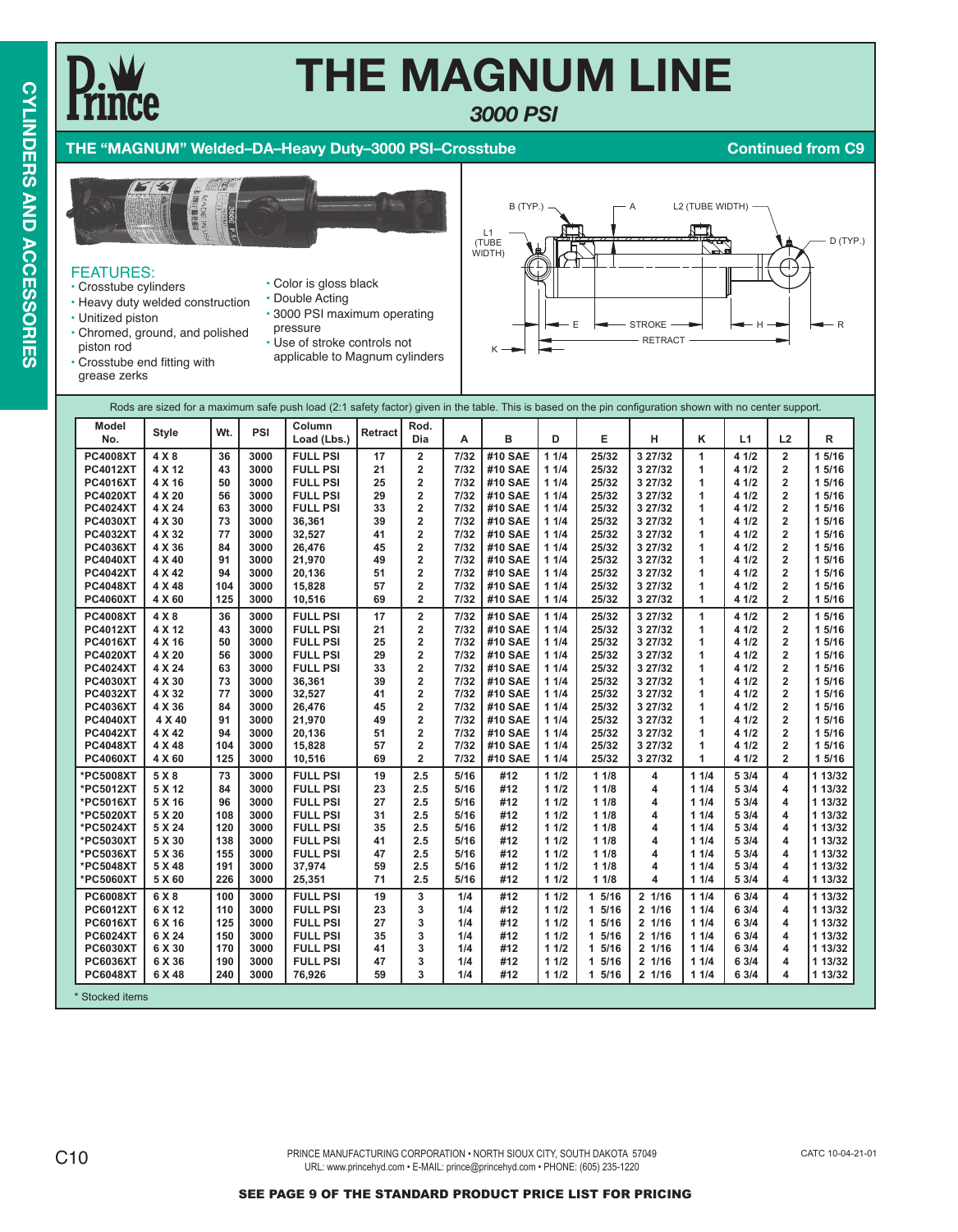### *3000 PSI*

### **THE "MAGNUM" Welded–DA–Heavy Duty–3000 PSI–Crosstube (Medium)**

• Color is gloss black



FEATURES:

- Crosstube cylinders • Heavy duty welded construction
- Unitized piston
- Double Acting
	- 3000 PSI maximum operating pressure • Use of stroke controls not applicable to

Magnum cylinders



- Chromed, ground, and polished piston rod
- 

| ,,,,,,,,,,,,                       | Crosstube end fitting with grease zerks |           |              |                                                                                                                                                          |          |                         |              |                                |                |                |                    |                  |                |                                                    |                  |
|------------------------------------|-----------------------------------------|-----------|--------------|----------------------------------------------------------------------------------------------------------------------------------------------------------|----------|-------------------------|--------------|--------------------------------|----------------|----------------|--------------------|------------------|----------------|----------------------------------------------------|------------------|
|                                    |                                         |           |              | Rods are sized for a maximum safe push load (2:1 safety factor) given in the table. This is based on the pin configuration shown with no center support. |          |                         |              |                                |                |                |                    |                  |                |                                                    |                  |
| Model<br>No.                       | <b>Style</b>                            | Wt.       | PSI          | Column<br>Load (Lbs.)                                                                                                                                    | Retract  | Rod.<br>Dia             | Α            | в                              | D              | E              | н                  | κ                | L1             | L2                                                 | R                |
| <b>PC2006XM</b>                    | 2X6                                     | 12        | 3000         | <b>FULL PSI</b>                                                                                                                                          | 14       | 11/8                    | 3/16         | #8 SAE                         | $\overline{1}$ | ÷              | 3 9/32             | 1                | 2 3/8          | 2                                                  | 3/4              |
| <b>PC2008XM</b><br><b>PC2010XM</b> | 2 X 8<br>2 X 10                         | 13<br>15  | 3000<br>3000 | <b>FULL PSI</b><br><b>FULL PSI</b>                                                                                                                       | 16<br>18 | 11/8<br>11/8            | 3/16<br>3/16 | <b>#8 SAE</b><br><b>#8 SAE</b> | 1<br>1         | ٠<br>ä,        | 3 9/32<br>3 9/32   | 1<br>1           | 2 3/8<br>2 3/8 | 2<br>2                                             | 3/4<br>3/4       |
| <b>PC2012XM</b>                    | 2 X 12                                  | 16        | 3000         | <b>FULL PSI</b>                                                                                                                                          | 20       | 11/8                    | 3/16         | #8 SAE                         | 1              | ٠              | 3 9/32             | 1                | 2 3/8          | $\overline{2}$                                     | 3/4              |
| <b>PC2014XM</b>                    | 2 X 14                                  | 17        | 3000         | <b>FULL PSI</b>                                                                                                                                          | 22       | 11/8                    | 3/16         | <b>#8 SAE</b>                  | 1              | ä,             | 3 9/32             | 1                | 2 3/8          | $\overline{\mathbf{2}}$                            | 3/4              |
| <b>PC2016XM</b>                    | 2 X 16                                  | 19        | 3000         | <b>FULL PSI</b>                                                                                                                                          | 24       | 11/8                    | 3/16         | <b>#8 SAE</b>                  | 1              | ٠              | 3 9/32             | 1                | 2 3/8          | $\overline{\mathbf{2}}$                            | 3/4              |
| <b>PC2018XM</b>                    | 2 X 18                                  | 20        | 3000         | 8,939                                                                                                                                                    | 26       | 11/8                    | 3/16         | <b>#8 SAE</b>                  | 1              |                | 3 9/32             | 1                | 2 3/8          | 2                                                  | 3/4              |
| <b>PC2020XM</b><br><b>PC2024XM</b> | 2 X 20<br>2 X 24                        | 21<br>24  | 3000<br>3000 | 7,533<br>5,559                                                                                                                                           | 28<br>32 | 11/8<br>11/8            | 3/16<br>3/16 | <b>#8 SAE</b><br><b>#8 SAE</b> | 1<br>1         |                | 3 9/32<br>3 9/32   | 1<br>1           | 2 3/8<br>2 3/8 | $\overline{2}$<br>$\overline{2}$                   | 3/4<br>3/4       |
| <b>PC2030XM</b>                    | 2 X 30                                  | 28        | 3000         | 3,788                                                                                                                                                    | 38       | 11/8                    | 3/16         | <b>#8 SAE</b>                  | 1              | ٠              | 3 9/32             | 1                | 2 3/8          | $\overline{2}$                                     | 3/4              |
| <b>PC2506XM</b>                    | 2 1/2 X 6                               | 14        | 3000         | <b>FULL PSI</b>                                                                                                                                          | 14       | 13/8                    | 3/16         | #8 SAE                         | 1              | 13/32          | 3 17/32            | 25/32            | 3              | $\overline{\mathbf{2}}$                            | 25/32            |
| <b>PC2508XM</b>                    | 2 1/2 X 8                               | 16        | 3000         | <b>FULL PSI</b>                                                                                                                                          | 16       | 13/8                    | 3/16         | #8 SAE                         | 1              | 13/32          | 3 17/32            | 25/32            | 3              | 2                                                  | 25/32            |
| <b>PC2510XM</b>                    | 2 1/2 X 10                              | 17        | 3000         | <b>FULL PSI</b>                                                                                                                                          | 18       | 13/8                    | 3/16         | <b>#8 SAE</b>                  | 1              | 13/32          | 3 17/32            | 25/32            | 3              | 2                                                  | 25/32            |
| <b>PC2512XM</b>                    | 2 1/2 X 12                              | 19<br>20  | 3000<br>3000 | <b>FULL PSI</b>                                                                                                                                          | 20<br>22 | 13/8<br>13/8            | 3/16<br>3/16 | #8 SAE                         | 1<br>1         | 13/32          | 3 17/32<br>3 17/32 | 25/32<br>25/32   | 3<br>3         | $\overline{\mathbf{2}}$<br>$\overline{\mathbf{2}}$ | 25/32<br>25/32   |
| <b>PC2514XM</b><br><b>PC2516XM</b> | 2 1/2 X 14<br>2 1/2 X 16                | 22        | 3000         | <b>FULL PSI</b><br><b>FULL PSI</b>                                                                                                                       | 24       | 13/8                    | 3/16         | <b>#8 SAE</b><br><b>#8 SAE</b> | 1              | 13/32<br>13/32 | 3 17/32            | 25/32            | 3              | $\overline{\mathbf{2}}$                            | 25/32            |
| <b>PC2518XM</b>                    | 2 1/2 X 18                              | 24        | 3000         | <b>FULL PSI</b>                                                                                                                                          | 26       | 13/8                    | 3/16         | <b>#8 SAE</b>                  | 1              | 13/32          | 3 17/32            | 25/32            | 3              | 2                                                  | 25/32            |
| <b>PC2520XM</b>                    | 2 1/2 X 20                              | 25        | 3000         | <b>FULL PSI</b>                                                                                                                                          | 28       | 13/8                    | 3/16         | #8 SAE                         | 1              | 13/32          | 3 17/32            | 25/32            | 3              | 2                                                  | 25/32            |
| <b>PC2524XM</b>                    | 2 1/2 X 24                              | 28        | 3000         | 12,124                                                                                                                                                   | 32       | 13/8                    | 3/16         | <b>#8 SAE</b>                  | 1              | 13/32          | 3 17/32            | 25/32            | 3              | $\overline{\mathbf{2}}$                            | 25/32            |
| <b>PC2530XM</b>                    | 2 1/2 X 30                              | 33        | 3000         | 8,280                                                                                                                                                    | 38       | 13/8                    | 3/16         | <b>#8 SAE</b>                  | 1              | 13/32          | 3 17/32            | 25/32            | 3              | 2                                                  | 25/32            |
| <b>PC3006XM</b><br><b>PC3008XM</b> | 3 X 6<br>3X8                            | 19<br>21  | 3000<br>3000 | <b>FULL PSI</b><br><b>FULL PSI</b>                                                                                                                       | 14<br>16 | 11/2<br>11/2            | 3/16<br>3/16 | #8 SAE<br>#8 SAE               | 1<br>1         | 13/32<br>13/32 | 31/4<br>31/4       | 13/16<br>13/16   | 31/2<br>31/2   | $\overline{\mathbf{2}}$<br>2                       | 29/32<br>29/32   |
| <b>PC3010XM</b>                    | 3 X 10                                  | 22        | 3000         | <b>FULL PSI</b>                                                                                                                                          | 18       | 11/2                    | 3/16         | <b>#8 SAE</b>                  | 1              | 13/32          | 31/4               | 13/16            | 31/2           | 2                                                  | 29/32            |
| <b>PC3012XM</b>                    | 3 X 12                                  | 24        | 3000         | <b>FULL PSI</b>                                                                                                                                          | 20       | 11/2                    | 3/16         | #8 SAE                         | 1              | 13/32          | 31/4               | 13/16            | 31/2           | $\overline{\mathbf{2}}$                            | 29/32            |
| <b>PC3014XM</b>                    | 3 X 14                                  | 26        | 3000         | <b>FULL PSI</b>                                                                                                                                          | 22       | 11/2                    | 3/16         | <b>#8 SAE</b>                  | 1              | 13/32          | 3 1/4              | 13/16            | 31/2           | 2                                                  | 29/32            |
| <b>PC3016XM</b>                    | 3 X 16                                  | 28        | 3000         | <b>FULL PSI</b>                                                                                                                                          | 24       | 11/2                    | 3/16         | <b>#8 SAE</b>                  | 1              | 13/32          | 31/4               | 13/16            | 31/2           | 2                                                  | 29/32            |
| <b>PC3018XM</b><br><b>PC3020XM</b> | 3 X 18<br>3 X 20                        | 30<br>32  | 3000<br>3000 | <b>FULL PSI</b><br><b>FULL PSI</b>                                                                                                                       | 26<br>28 | 11/2<br>11/2            | 3/16<br>3/16 | <b>#8 SAE</b><br><b>#8 SAE</b> | 1<br>1         | 13/32<br>13/32 | 31/4<br>31/4       | 13/16<br>13/16   | 31/2<br>31/2   | 2<br>2                                             | 29/32<br>29/32   |
| <b>PC3024XM</b>                    | 3 X 24                                  | 36        | 3000         | 17,571                                                                                                                                                   | 32       | 11/2                    | 3/16         | <b>#8 SAE</b>                  | 1              | 13/32          | 3 1/4              | 13/16            | 31/2           | 2                                                  | 29/32            |
| <b>PC3030XM</b>                    | 3 X 30                                  | 42        | 3000         | 11,973                                                                                                                                                   | 38       | 11/2                    | 3/16         | #8 SAE                         | 1              | 13/32          | 31/4               | 13/16            | 31/2           | 2                                                  | 29/32            |
| <b>PC3032XM</b>                    | 3 X 32                                  | 43        | 3000         | 10,687                                                                                                                                                   | 40       | 11/2                    | 3/16         | #8 SAE                         | 1              | 13/32          | 31/4               | 13/16            | 31/2           | 2<br>$\overline{2}$                                | 29/32<br>29/32   |
| <b>PC3036XM</b><br><b>PC3040XM</b> | 3 X 36<br>3 X 40                        | 47<br>51  | 3000<br>3000 | 8,677<br>7,182                                                                                                                                           | 44<br>48 | 11/2<br>11/2            | 3/16<br>3/16 | #8 SAE<br>#8 SAE               | 1<br>1         | 13/32<br>13/32 | 31/4<br>31/4       | 13/16<br>13/16   | 31/2<br>31/2   | 2                                                  | 29/32            |
| <b>PC3048XM</b>                    | 3 X 48                                  | 61        | 3000         | 5,155                                                                                                                                                    | 56       | 11/2                    | 3/16         | #8 SAE                         | 1              | 13/32          | 31/4               | 13/16            | 31/2           | $\overline{2}$                                     | 29/32            |
| <b>PC3506XM</b>                    | 3 1/2 X 6                               | 22        | 3000         | <b>FULL PSI</b>                                                                                                                                          | 14       | 13/4                    | 3/16         | #8 SAE                         | 11/4           | 5/8            | 3                  | 1 1/32           | 4              | 21/4                                               | 1 3/32           |
| <b>PC3508XM</b>                    | 3 1/2 X 8                               | 24        | 3000         | <b>FULL PSI</b>                                                                                                                                          | 16       | 13/4                    | 3/16         | #8 SAE                         | 11/4           | 5/8            | 3                  | 1 1/32           | 4              | 21/4                                               | 1 3/32           |
| <b>PC3510XM</b><br>*PC3512XM       | 3 1/2 X 10<br>3 1/2 X 12                | 26<br>28  | 3000<br>3000 | <b>FULL PSI</b><br><b>FULL PSI</b>                                                                                                                       | 18<br>20 | 13/4<br>13/4            | 3/16<br>3/16 | #8 SAE<br>#8 SAE               | 11/4<br>11/4   | 5/8<br>5/8     | 3<br>3             | 1 1/32<br>1 1/32 | 4<br>4         | 21/4<br>21/4                                       | 1 3/32<br>1 3/32 |
| <b>PC3514XM</b>                    | 3 1/2 X 14                              | 30        | 3000         | <b>FULL PSI</b>                                                                                                                                          | 22       | 13/4                    | 3/16         | #8 SAE                         | 11/4           | 5/8            | 3                  | 1 1/32           | 4              | 21/4                                               | 1 3/32           |
| <b>PC3516XM</b>                    | 3 1/2 X 16                              | 32        | 3000         | <b>FULL PSI</b>                                                                                                                                          | 24       | 13/4                    | 3/16         | #8 SAE                         | 11/4           | 5/8            | 3                  | 1 1/32           | 4              | 21/4                                               | 1 3/32           |
| <b>PC3518XM</b>                    | 3 1/2 X 18                              | 35        | 3000         | <b>FULL PSI</b>                                                                                                                                          | 26       | 13/4                    | 3/16         | #8 SAE                         | 11/4           | 5/8            | 3                  | 1 1/32           | 4              | 21/4                                               | 1 3/32           |
| *PC3520XM                          | 3 1/2 X 20                              | 37        | 3000         | <b>FULL PSI</b>                                                                                                                                          | 28       | 13/4                    | 3/16         | #8 SAE                         | 11/4           | 5/8            | 3                  | 1 1/32           | 4              | 21/4                                               | 1 3/32           |
| *PC3524XM<br><b>PC3530XM</b>       | 3 1/2 X 24<br>3 1/2 X 30                | 41<br>47  | 3000<br>3000 | <b>FULL PSI</b><br>22,050                                                                                                                                | 32<br>38 | 13/4<br>13/4            | 3/16<br>3/16 | #8 SAE<br>#8 SAE               | 11/4<br>11/4   | 5/8<br>5/8     | 3<br>3             | 1 1/32<br>1 1/32 | 4<br>4         | 21/4<br>21/4                                       | 1 3/32<br>1 3/32 |
| <b>PC3532XM</b>                    | 3 1/2 X 32                              | 49        | 3000         | 19,693                                                                                                                                                   | 40       | 13/4                    | 3/16         | #8 SAE                         | 11/4           | 5/8            | 3                  | 1 1/32           | 4              | 21/4                                               | 1 3/32           |
| *PC3536XM                          | 3 1/2 X 36                              | 53        | 3000         | 15,980                                                                                                                                                   | 44       | 13/4                    | 3/16         | #8 SAE                         | 11/4           | 5/8            | 3                  | 1 1/32           | 4              | 21/4                                               | 1 3/32           |
| <b>PC3540XM</b>                    | 3 1/2 X 40                              | 57        | 3000         | 13,221                                                                                                                                                   | 48       | 13/4                    | 3/16         | #8 SAE                         | 11/4           | 5/8            | 3                  | 1 1/32           | 4              | 21/4                                               | 1 3/32           |
| <b>PC3542XM</b><br><b>PC3548XM</b> | 3 1/2 X 42<br>3 1/2 X 48                | 59<br>68  | 3000<br>3000 | 12,103<br>9,485                                                                                                                                          | 50<br>56 | 13/4<br>13/4            | 3/16<br>3/16 | #8 SAE<br>#8 SAE               | 11/4<br>11/4   | 5/8<br>5/8     | 3<br>3             | 1 1/32<br>1 1/32 | 4<br>4         | 21/4<br>21/4                                       | 1 3/32<br>1 3/32 |
| *PC4008XM                          | 4 X 8                                   | 36        | 3000         | <b>FULL PSI</b>                                                                                                                                          | 17       | $\overline{\mathbf{2}}$ | 7/32         | #10 SAE                        | 11/4           | 25/32          | 3 13/16            | 1 1/16           | 4 1/2          | 21/2                                               | 15/16            |
| *PC4012XM                          | 4 X 12                                  | 43        | 3000         | <b>FULL PSI</b>                                                                                                                                          | 21       | 2                       | 7/32         | #10 SAE                        | 11/4           | 25/32          | 3 13/16            | 1 1/16           | 4 1/2          | 21/2                                               | 1 5/16           |
| *PC4016XM                          | 4 X 16                                  | 50        | 3000         | <b>FULL PSI</b>                                                                                                                                          | 25       | $\overline{2}$          | 7/32         | #10 SAE                        | 11/4           | 25/32          | 3 13/16            | 1 1/16           | 4 1/2          | 21/2                                               | 1 5/16           |
| *PC4020XM                          | 4 X 20                                  | 56        | 3000         | <b>FULL PSI</b>                                                                                                                                          | 29       | 2                       |              | 7/32   #10 SAE                 | 11/4           | 25/32          | 3 13/16            | 1 1/16           | 4 1/2          | 21/2                                               | 1 5/16           |
| *PC4024XM<br>*PC4030XM             | 4 X 24<br>4 X 30                        | 63<br>73  | 3000<br>3000 | <b>FULL PSI</b><br>36,361                                                                                                                                | 33<br>39 | 2<br>2                  | 7/32<br>7/32 | #10 SAE<br>#10 SAE             | 11/4<br>11/4   | 25/32<br>25/32 | 3 13/16<br>3 13/16 | 1 1/16<br>1 1/16 | 4 1/2<br>4 1/2 | 21/2<br>21/2                                       | 1 5/16<br>1 5/16 |
| *PC4032XM                          | 4 X 32                                  | 77        | 3000         | 32,527                                                                                                                                                   | 41       | $\overline{\mathbf{2}}$ | 7/32         | #10 SAE                        | 11/4           | 25/32          | 3 13/16            | 1 1/16           | 4 1/2          | 21/2                                               | 1 5/16           |
| *PC4036XM                          | 4 X 36                                  | 84        | 3000         | 26,476                                                                                                                                                   | 45       | $\overline{\mathbf{2}}$ | 7/32         | #10 SAE                        | 11/4           | 25/32          | 3 13/16            | 1 1/16           | 4 1/2          | 21/2                                               | 15/16            |
| <b>PC4040XM</b>                    | 4 X 40                                  | 91        | 3000         | 21,970                                                                                                                                                   | 49       | 2                       | 7/32         | #10 SAE                        | 11/4           | 25/32          | 3 13/16            | 1 1/16           | 4 1/2          | 21/2                                               | 1 5/16           |
| <b>PC4042XM</b><br>*PC4048XM       | 4 X 42<br>4 X 48                        | 94<br>104 | 3000<br>3000 | 20,136<br>15,828                                                                                                                                         | 51<br>57 | 2<br>2                  | 7/32<br>7/32 | #10 SAE<br>#10 SAE             | 11/4<br>11/4   | 25/32<br>25/32 | 3 13/16<br>3 13/16 | 1 1/16<br>1 1/16 | 4 1/2<br>4 1/2 | 21/2<br>21/2                                       | 1 5/16<br>1 5/16 |
| *PC4060XM                          | 4 X 60                                  | 125       | 3000         | 10,516                                                                                                                                                   | 69       | $\overline{\mathbf{2}}$ | 7/32         | #10 SAE                        | 11/4           | 25/32          | 3 13/16            | 1 1/16           | 4 1/2          | 21/2                                               | 1 5/16           |
| * Stocked items                    |                                         |           |              |                                                                                                                                                          |          |                         |              |                                |                |                |                    |                  |                |                                                    |                  |

**CYLINDERS AND ACCESSORIES CYLINDERS AND ACCESSORIES**

PRINCE MANUFACTURING CORPORATION • NORTH SIOUX CITY, SOUTH DAKOTA 57049 URL: www.princehyd.com • E-MAIL: prince@princehyd.com • PHONE: (605) 235-1220 CATC 11-04-21-01 C11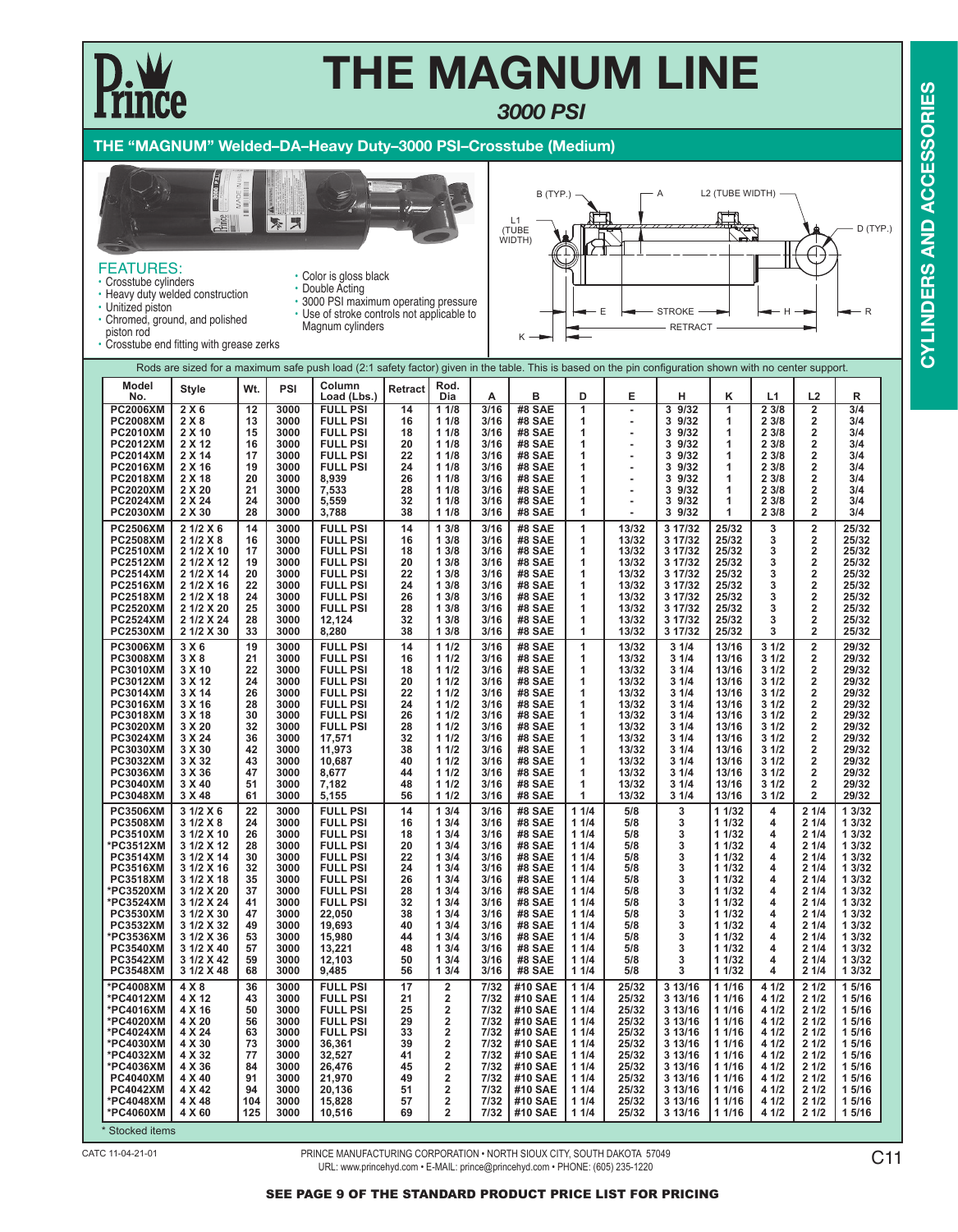### *3000 PSI*

### **THE "MAGNUM" Welded–DA–Heavy Duty–3000 PSI–Crosstube (Long)**



### FEATURES: • Crosstube cylinders

- 
- Heavy duty welded construction
- Unitized piston • Chromed, ground, and polished
- Crosstube end fitting with grease zerks • Color is gloss black
- 
- 3000 PSI maximum operating pressure • Use of stroke controls not applicable to



- piston rod
- Double Acting
- Magnum cylinders

| <b>Model</b><br>Column<br>Rod.<br>PSI<br>Wt.<br><b>Style</b><br><b>Retract</b><br>B<br>No.<br>Load (Lbs.)<br>Dia<br>D<br>Е<br>L1<br>L <sub>2</sub><br>А<br>н<br>κ<br>R<br><b>PC2006XL</b><br>2X6<br>12<br>3000<br><b>FULL PSI</b><br>14<br>11/8<br>3/16<br>#8 SAE<br>1<br>3 9/32<br>1<br>23/8<br>21/4<br>3/4<br>÷,<br>2X8<br><b>PC2008XL</b><br>3000<br><b>FULL PSI</b><br>11/8<br>3/16<br>#8 SAE<br>39/32<br>23/8<br>21/4<br>3/4<br>13<br>16<br>1<br>1<br>2 X 10<br>15<br>3000<br><b>FULL PSI</b><br>11/8<br>3/16<br>#8 SAE<br>39/32<br>23/8<br>21/4<br>3/4<br><b>PC2010XL</b><br>18<br>1<br>1<br><b>PC2012XL</b><br>3000<br>20<br>11/8<br>3/16<br>2 X 12<br>16<br><b>FULL PSI</b><br>#8 SAE<br>1<br>39/32<br>1<br>23/8<br>21/4<br>3/4<br>17<br>3000<br><b>FULL PSI</b><br>22<br>11/8<br>3/16<br><b>PC2014XL</b><br>2 X 14<br>#8 SAE<br>1<br>3 9/32<br>1<br>2 3/8<br>21/4<br>3/4<br><b>PC2016XL</b><br>2 X 16<br>19<br>3000<br><b>FULL PSI</b><br>24<br>11/8<br>3/16<br>#8 SAE<br>23/8<br>21/4<br>1<br>3 9/32<br>1<br>3/4<br><b>PC2018XL</b><br>2 X 18<br>20<br>3000<br>8,939<br>26<br>11/8<br>3/16<br>#8 SAE<br>23/8<br>21/4<br>3/4<br>1<br>3 9/32<br>1<br>21<br>28<br>3/16<br>21/4<br><b>PC2020XL</b><br>2 X 20<br>3000<br>7,533<br>11/8<br>#8 SAE<br>23/8<br>3/4<br>1<br>39/32<br>1<br><b>PC2024XL</b><br>2 X 24<br>24<br>3000<br>5,559<br>32<br>11/8<br>3/16<br>#8 SAE<br>3 9/32<br>23/8<br>21/4<br>3/4<br>1<br>1<br><b>PC2030XL</b><br>2 X 30<br>28<br>3000<br>38<br>11/8<br>3/16<br>#8 SAE<br>3 9/32<br>23/8<br>21/4<br>3/4<br>3,788<br>1<br>1<br>14<br>3/16<br><b>PC2506XL</b><br>2 1/2 X 6<br>3000<br><b>FULL PSI</b><br>14<br>13/8<br>#8 SAE<br>1<br>13/32<br>3 17/32<br>25/32<br>21/4<br>25/32<br>3<br>3000<br><b>FULL PSI</b><br>13/8<br>3/16<br>25/32<br>21/4<br>25/32<br>*PC2508XL<br>2 1/2 X 8<br>16<br>16<br>#8 SAE<br>1<br>13/32<br>3 17/32<br>3<br>2 1/2 X 10<br>3000<br><b>FULL PSI</b><br>13/8<br>3/16<br>#8 SAE<br>3 17/32<br>21/4<br>25/32<br><b>PC2510XL</b><br>17<br>18<br>1<br>13/32<br>25/32<br>3<br><b>PC2512XL</b><br>2 1/2 X 12<br>3000<br><b>FULL PSI</b><br>20<br>13/8<br>3/16<br>#8 SAE<br>13/32<br>25/32<br>21/4<br>25/32<br>19<br>1<br>3 17/32<br>3<br>22<br>21/4<br><b>PC2514XL</b><br>2 1/2 X 14<br>20<br>3000<br><b>FULL PSI</b><br>13/8<br>3/16<br><b>#8 SAE</b><br>13/32<br>25/32<br>25/32<br>1<br>3 17/32<br>3<br>2 1/2 X 16<br>22<br>3000<br><b>FULL PSI</b><br>24<br>13/8<br>3/16<br>#8 SAE<br>13/32<br>25/32<br>21/4<br>25/32<br><b>PC2516XL</b><br>1<br>3 17/32<br>3<br>2 1/2 X 18<br>24<br>3000<br><b>FULL PSI</b><br>26<br>13/8<br>3/16<br>25/32<br>21/4<br>25/32<br>*PC2518XL<br><b>#8 SAE</b><br>1<br>13/32<br>3 17/32<br>3<br>25<br>2 1/2 X 20<br>3000<br><b>FULL PSI</b><br>28<br>13/8<br>3/16<br>25/32<br>21/4<br>25/32<br>*PC2520XL<br>#8 SAE<br>1<br>13/32<br>3 17/32<br>3<br>*PC2524XL<br>2 1/2 X 24<br>28<br>3000<br>12,124<br>32<br>13/8<br>3/16<br>#8 SAE<br>13/32<br>3 17/32<br>25/32<br>21/4<br>25/32<br>1<br>3<br><b>PC2530XL</b><br>2 1/2 X 30<br>33<br>3000<br>8,280<br>38<br>13/8<br>3/16<br>#8 SAE<br>13/32<br>3 17/32<br>25/32<br>21/4<br>25/32<br>1<br>3<br><b>PC3006XL</b><br>3X6<br>19<br>3000<br><b>FULL PSI</b><br>14<br>11/2<br>3/16<br>#8 SAE<br>1<br>13/32<br>31/4<br>13/16<br>31/2<br>21/4<br>29/32<br>3 X8<br>21/4<br>21<br>3000<br><b>FULL PSI</b><br>16<br>11/2<br>3/16<br><b>#8 SAE</b><br>13/32<br>3 1/4<br>31/2<br>29/32<br>*PC3008XL<br>1<br>13/16<br>3 X 10<br>22<br>3000<br><b>FULL PSI</b><br>18<br>11/2<br>3/16<br>#8 SAE<br>13/32<br>31/4<br>13/16<br>31/2<br>21/4<br>29/32<br><b>PC3010XL</b><br>1<br>24<br>3000<br><b>FULL PSI</b><br>20<br>11/2<br>3/16<br>31/4<br>21/4<br>29/32<br>*PC3012XL<br>3 X 12<br><b>#8 SAE</b><br>1<br>13/32<br>13/16<br>31/2<br>26<br>3 X 14<br>3000<br><b>FULL PSI</b><br>22<br>11/2<br>3/16<br>31/4<br>21/4<br><b>PC3014XL</b><br>#8 SAE<br>1<br>13/32<br>13/16<br>31/2<br>29/32<br>*PC3016XL<br>3 X 16<br>28<br>3000<br><b>FULL PSI</b><br>24<br>11/2<br>3/16<br>#8 SAE<br>13/32<br>31/4<br>13/16<br>31/2<br>21/4<br>29/32<br>1<br>*PC3018XL<br>3 X 18<br>30<br>3000<br><b>FULL PSI</b><br>26<br>11/2<br>3/16<br>#8 SAE<br>13/32<br>31/4<br>13/16<br>31/2<br>21/4<br>29/32<br>1<br>3/16<br>21/4<br>3 X 20<br>32<br>3000<br><b>FULL PSI</b><br>28<br>11/2<br><b>#8 SAE</b><br>13/32<br>3 1/4<br>13/16<br>31/2<br>29/32<br>*PC3020XL<br>1<br>3 X 24<br>36<br>3000<br>17,571<br>32<br>11/2<br>3/16<br>#8 SAE<br>31/4<br>13/16<br>31/2<br>21/4<br>29/32<br>*PC3024XL<br>1<br>13/32<br>42<br>3000<br>38<br>11/2<br>3/16<br>31/2<br>21/4<br>29/32<br><b>PC3030XL</b><br>3 X 30<br>11,973<br><b>#8 SAE</b><br>1<br>13/32<br>3 1/4<br>13/16<br>43<br>3000<br>40<br>11/2<br>3/16<br>31/4<br>31/2<br>21/4<br>29/32<br><b>PC3032XL</b><br>3 X 32<br>10,687<br>#8 SAE<br>1<br>13/16<br>13/32<br><b>PC3036XL</b><br>3 X 36<br>47<br>3000<br>8.677<br>44<br>11/2<br>3/16<br>#8 SAE<br>1<br>13/32<br>31/4<br>13/16<br>31/2<br>21/4<br>29/32<br>3/16<br><b>PC3040XL</b><br>3 X 40<br>51<br>3000<br>7,182<br>48<br>11/2<br><b>#8 SAE</b><br>1<br>13/32<br>31/4<br>13/16<br>31/2<br>21/4<br>29/32<br>13/16<br><b>PC3048XL</b><br>3 X 48<br>61<br>3000<br>56<br>11/2<br>3/16<br><b>#8 SAE</b><br>13/32<br>31/4<br>31/2<br>21/4<br>29/32<br>5,155<br>1<br>22<br>3/16<br><b>PC3506XL</b><br>31/2 X6<br>3000<br><b>FULL PSI</b><br>14<br>13/4<br>#8 SAE<br>11/4<br>5/8<br>3<br>1 1/32<br>21/2<br>1 3/32<br>4<br>31/2 X8<br>24<br><b>FULL PSI</b><br>13/4<br>3/16<br>#8 SAE<br>5/8<br>3<br><b>PC3508XL</b><br>3000<br>16<br>11/4<br>1 1/32<br>4<br>21/2<br>1 3/32<br>26<br>13/4<br>3/16<br>#8 SAE<br>3<br><b>PC3510XL</b><br>3 1/2 X 10<br>3000<br><b>FULL PSI</b><br>18<br>11/4<br>5/8<br>1 1/32<br>4<br>21/2<br>1 3/32<br>28<br>3<br>3 1/2 X 12<br>3000<br><b>FULL PSI</b><br>20<br>13/4<br>3/16<br>#8 SAE<br>11/4<br>5/8<br>21/2<br><b>PC3512XL</b><br>1 1/32<br>4<br>1 3/32<br>30<br><b>PC3514XL</b><br>3 1/2 X 14<br>3000<br><b>FULL PSI</b><br>22<br>13/4<br>3/16<br>#8 SAE<br>11/4<br>5/8<br>3<br>1 1/32<br>4<br>21/2<br>1 3/32<br>3 1/2 X 16<br>32<br>13/4<br><b>PC3516XL</b><br>3000<br><b>FULL PSI</b><br>24<br>3/16<br><b>#8 SAE</b><br>11/4<br>5/8<br>3<br>1 1/32<br>4<br>21/2<br>1 3/32<br>3 1/2 X 18<br>35<br>3000<br><b>FULL PSI</b><br>26<br>13/4<br>3/16<br><b>#8 SAE</b><br>11/4<br>5/8<br>3<br>1 1/32<br>21/2<br>1 3/32<br><b>PC3518XL</b><br>4<br>3 1/2 X 20<br>37<br><b>FULL PSI</b><br>28<br>13/4<br>3/16<br>5/8<br><b>PC3520XL</b><br>3000<br>#8 SAE<br>11/4<br>3<br>1 1/32<br>4<br>21/2<br>1 3/32<br>3 1/2 X 24<br><b>FULL PSI</b><br>32<br>13/4<br>3/16<br>3<br><b>PC3524XL</b><br>41<br>3000<br><b>#8 SAE</b><br>11/4<br>5/8<br>1 1/32<br>4<br>21/2<br>1 3/32<br>47<br>3 1/2 X 30<br>3000<br>38<br>13/4<br>3/16<br>#8 SAE<br>11/4<br>5/8<br>3<br>1 1/32<br>21/2<br>1 3/32<br><b>PC3530XL</b><br>22,050<br>4<br>3/16<br>5/8<br>3<br><b>PC3532XL</b><br>3 1/2 X 32<br>49<br>3000<br>19.693<br>40<br>13/4<br>#8 SAE<br>11/4<br>1 1/32<br>4<br>21/2<br>1 3/32<br>3 1/2 X 36<br>13/4<br>3/16<br>#8 SAE<br><b>PC3536XL</b><br>53<br>3000<br>15,980<br>44<br>11/4<br>5/8<br>3<br>1 1/32<br>4<br>21/2<br>1 3/32<br>3 1/2 X 40<br>13/4<br>3/16<br>#8 SAE<br>21/2<br><b>PC3540XL</b><br>57<br>3000<br>13,221<br>48<br>11/4<br>5/8<br>3<br>1 1/32<br>1 3/32<br>4<br>3 1/2 X 42<br>13/4<br>3/16<br>#8 SAE<br>5/8<br>3<br>1 1/32<br>21/2<br>1 3/32<br><b>PC3542XL</b><br>59<br>3000<br>12,103<br>50<br>11/4<br>4<br>3 1/2 X 48<br>68<br>3000<br>13/4<br>3/16<br>#8 SAE<br>3<br>1 1/32<br>21/2<br><b>PC3548XL</b><br>9,485<br>56<br>11/4<br>5/8<br>4<br>1 3/32<br><b>PC4008XL</b><br>4 X 8<br>36<br><b>FULL PSI</b><br>17<br>$\overline{\mathbf{2}}$<br>7/32<br>#10 SAE<br>11/4<br>25/32<br>3 13/16<br>11/16<br>4 1/2<br>31/4<br>11/8<br>3000<br>2<br>4 X 12<br>43<br>3000<br><b>FULL PSI</b><br>21<br>7/32<br>#10 SAE<br>11/4<br>25/32<br>3 13/16<br>1 1/16<br>4 1/2<br>31/4<br><b>PC4012XL</b><br>11/8<br>$\overline{\mathbf{2}}$<br>7/32<br>1 1/16<br>31/4<br><b>PC4016XL</b><br>4 X 16<br>50<br>3000<br><b>FULL PSI</b><br>25<br>#10 SAE<br>11/4<br>25/32<br>3 13/16<br>4 1/2<br>11/8<br>4 X 20<br><b>FULL PSI</b><br>29<br>$\overline{\mathbf{2}}$<br>3 13/16<br><b>PC4020XL</b><br>56<br>3000<br>7/32<br>#10 SAE<br>11/4<br>25/32<br>1 1/16<br>4 1/2<br>31/4<br>11/8<br>4 X 24<br>$\overline{2}$<br>3 13/16<br>31/4<br><b>PC4024XL</b><br>3000<br><b>FULL PSI</b><br>33<br>7/32<br>#10 SAE<br>11/4<br>25/32<br>1 1/16<br>4 1/2<br>11/8<br>63<br>$\overline{2}$<br>4 X 30<br>39<br>7/32<br><b>PC4030XL</b><br>73<br>3000<br>36,361<br>#10 SAE<br>11/4<br>25/32<br>3 13/16<br>1 1/16<br>4 1/2<br>31/4<br>11/8<br>$\overline{2}$<br><b>PC4032XL</b><br>4 X 32<br>77<br>3000<br>32,527<br>41<br>7/32<br>#10 SAE<br>11/4<br>25/32<br>3 13/16<br>1 1/16<br>4 1/2<br>31/4<br>11/8<br>$\overline{\mathbf{2}}$<br>4 X 36<br>84<br>3000<br>26,476<br>45<br>11/4<br>4 1/2<br><b>PC4036XL</b><br>7/32<br>#10 SAE<br>25/32<br>3 13/16<br>1 1/16<br>31/4<br>11/8<br>$\overline{2}$<br><b>PC4040XL</b><br>4 X 40<br>91<br>3000<br>21.970<br>49<br>7/32<br>#10 SAE<br>11/4<br>25/32<br>3 13/16<br>1 1/16<br>4 1/2<br>31/4<br>11/8<br>$\overline{\mathbf{2}}$<br><b>PC4042XL</b><br>4 X 42<br>94<br>3000<br>20,136<br>51<br>7/32<br>#10 SAE<br>11/4<br>25/32<br>3 13/16<br>1 1/16<br>4 1/2<br>31/4<br>11/8<br>4 X 48<br>$\overline{\mathbf{2}}$<br>104<br>3000<br>15,828<br>57<br>7/32<br>#10 SAE<br>11/4<br>25/32<br>3 13/16<br>1 1/16<br>4 1/2<br>31/4<br><b>PC4048XL</b><br>11/8<br>$\overline{2}$<br>69<br><b>PC4060XL</b><br>4 X 60<br>125<br>3000<br>10,516<br>7/32<br>#10 SAE<br>11/4<br>25/32<br>3 13/16<br>1 1/16<br>4 1/2<br>31/4<br>11/8 |  | Rods are sized for a maximum safe push load (2:1 safety factor) given in the table. This is based on the pin configuration shown with no center support. |  |  |  |  |  |  |  |  |  |  |  |  |  |
|------------------------------------------------------------------------------------------------------------------------------------------------------------------------------------------------------------------------------------------------------------------------------------------------------------------------------------------------------------------------------------------------------------------------------------------------------------------------------------------------------------------------------------------------------------------------------------------------------------------------------------------------------------------------------------------------------------------------------------------------------------------------------------------------------------------------------------------------------------------------------------------------------------------------------------------------------------------------------------------------------------------------------------------------------------------------------------------------------------------------------------------------------------------------------------------------------------------------------------------------------------------------------------------------------------------------------------------------------------------------------------------------------------------------------------------------------------------------------------------------------------------------------------------------------------------------------------------------------------------------------------------------------------------------------------------------------------------------------------------------------------------------------------------------------------------------------------------------------------------------------------------------------------------------------------------------------------------------------------------------------------------------------------------------------------------------------------------------------------------------------------------------------------------------------------------------------------------------------------------------------------------------------------------------------------------------------------------------------------------------------------------------------------------------------------------------------------------------------------------------------------------------------------------------------------------------------------------------------------------------------------------------------------------------------------------------------------------------------------------------------------------------------------------------------------------------------------------------------------------------------------------------------------------------------------------------------------------------------------------------------------------------------------------------------------------------------------------------------------------------------------------------------------------------------------------------------------------------------------------------------------------------------------------------------------------------------------------------------------------------------------------------------------------------------------------------------------------------------------------------------------------------------------------------------------------------------------------------------------------------------------------------------------------------------------------------------------------------------------------------------------------------------------------------------------------------------------------------------------------------------------------------------------------------------------------------------------------------------------------------------------------------------------------------------------------------------------------------------------------------------------------------------------------------------------------------------------------------------------------------------------------------------------------------------------------------------------------------------------------------------------------------------------------------------------------------------------------------------------------------------------------------------------------------------------------------------------------------------------------------------------------------------------------------------------------------------------------------------------------------------------------------------------------------------------------------------------------------------------------------------------------------------------------------------------------------------------------------------------------------------------------------------------------------------------------------------------------------------------------------------------------------------------------------------------------------------------------------------------------------------------------------------------------------------------------------------------------------------------------------------------------------------------------------------------------------------------------------------------------------------------------------------------------------------------------------------------------------------------------------------------------------------------------------------------------------------------------------------------------------------------------------------------------------------------------------------------------------------------------------------------------------------------------------------------------------------------------------------------------------------------------------------------------------------------------------------------------------------------------------------------------------------------------------------------------------------------------------------------------------------------------------------------------------------------------------------------------------------------------------------------------------------------------------------------------------------------------------------------------------------------------------------------------------------------------------------------------------------------------------------------------------------------------------------------------------------------------------------------------------------------------------------------------------------------------------------------------------------------------------------------------------------------------------------------------------------------------------------------------------------------------------------------------------------------------------------------------------------------------------------------------------------------------------------------------------------------------------------------------------------------------------------------------------------------------------------------------------------------------------------------------------------------------------------------------------------------------------------------------------------------------------------------------------------------------------------------------------------------------------------------------------------------------------------------------------------------------------------------------------------------------------------------------------------------------------------------------------------------------------------------------------------------------------------------------------------------------------------------------------------------------------------------------------------------------------------------------------------------------------------------------------------------------------------------------------------------------------------------------------------------------------------------------------------------------------------------------------------------------------------------------------------------------------------------------------------------------------------------------------------------------------------------------------------------------------------------------------------------------------------------------------------------------------------------------------------------------------------------------------------------------------------------------------------------------------------------------------------------------------------------------------------------------------------------------------------------------------------------------------------------------------------------------------------------------------------------------------------------------------------------------------------------------------------------------------------------------------------------------------------------------------------------------------------------------------------------------------------------------------------------------------------------------------------------------------------------------------------------------------------------------------------------------------------------------------------------------------------------------------------------------------------|--|----------------------------------------------------------------------------------------------------------------------------------------------------------|--|--|--|--|--|--|--|--|--|--|--|--|--|
|                                                                                                                                                                                                                                                                                                                                                                                                                                                                                                                                                                                                                                                                                                                                                                                                                                                                                                                                                                                                                                                                                                                                                                                                                                                                                                                                                                                                                                                                                                                                                                                                                                                                                                                                                                                                                                                                                                                                                                                                                                                                                                                                                                                                                                                                                                                                                                                                                                                                                                                                                                                                                                                                                                                                                                                                                                                                                                                                                                                                                                                                                                                                                                                                                                                                                                                                                                                                                                                                                                                                                                                                                                                                                                                                                                                                                                                                                                                                                                                                                                                                                                                                                                                                                                                                                                                                                                                                                                                                                                                                                                                                                                                                                                                                                                                                                                                                                                                                                                                                                                                                                                                                                                                                                                                                                                                                                                                                                                                                                                                                                                                                                                                                                                                                                                                                                                                                                                                                                                                                                                                                                                                                                                                                                                                                                                                                                                                                                                                                                                                                                                                                                                                                                                                                                                                                                                                                                                                                                                                                                                                                                                                                                                                                                                                                                                                                                                                                                                                                                                                                                                                                                                                                                                                                                                                                                                                                                                                                                                                                                                                                                                                                                                                                                                                                                                                                                                                                                                                                                                                                                                                                                                                                                                                                                                                                                                                                                                                                                                                                                                                                                                                                                                                                                                                                                                                                                                                                                                                                                                                                                                                                                                                      |  |                                                                                                                                                          |  |  |  |  |  |  |  |  |  |  |  |  |  |
|                                                                                                                                                                                                                                                                                                                                                                                                                                                                                                                                                                                                                                                                                                                                                                                                                                                                                                                                                                                                                                                                                                                                                                                                                                                                                                                                                                                                                                                                                                                                                                                                                                                                                                                                                                                                                                                                                                                                                                                                                                                                                                                                                                                                                                                                                                                                                                                                                                                                                                                                                                                                                                                                                                                                                                                                                                                                                                                                                                                                                                                                                                                                                                                                                                                                                                                                                                                                                                                                                                                                                                                                                                                                                                                                                                                                                                                                                                                                                                                                                                                                                                                                                                                                                                                                                                                                                                                                                                                                                                                                                                                                                                                                                                                                                                                                                                                                                                                                                                                                                                                                                                                                                                                                                                                                                                                                                                                                                                                                                                                                                                                                                                                                                                                                                                                                                                                                                                                                                                                                                                                                                                                                                                                                                                                                                                                                                                                                                                                                                                                                                                                                                                                                                                                                                                                                                                                                                                                                                                                                                                                                                                                                                                                                                                                                                                                                                                                                                                                                                                                                                                                                                                                                                                                                                                                                                                                                                                                                                                                                                                                                                                                                                                                                                                                                                                                                                                                                                                                                                                                                                                                                                                                                                                                                                                                                                                                                                                                                                                                                                                                                                                                                                                                                                                                                                                                                                                                                                                                                                                                                                                                                                                                      |  |                                                                                                                                                          |  |  |  |  |  |  |  |  |  |  |  |  |  |
|                                                                                                                                                                                                                                                                                                                                                                                                                                                                                                                                                                                                                                                                                                                                                                                                                                                                                                                                                                                                                                                                                                                                                                                                                                                                                                                                                                                                                                                                                                                                                                                                                                                                                                                                                                                                                                                                                                                                                                                                                                                                                                                                                                                                                                                                                                                                                                                                                                                                                                                                                                                                                                                                                                                                                                                                                                                                                                                                                                                                                                                                                                                                                                                                                                                                                                                                                                                                                                                                                                                                                                                                                                                                                                                                                                                                                                                                                                                                                                                                                                                                                                                                                                                                                                                                                                                                                                                                                                                                                                                                                                                                                                                                                                                                                                                                                                                                                                                                                                                                                                                                                                                                                                                                                                                                                                                                                                                                                                                                                                                                                                                                                                                                                                                                                                                                                                                                                                                                                                                                                                                                                                                                                                                                                                                                                                                                                                                                                                                                                                                                                                                                                                                                                                                                                                                                                                                                                                                                                                                                                                                                                                                                                                                                                                                                                                                                                                                                                                                                                                                                                                                                                                                                                                                                                                                                                                                                                                                                                                                                                                                                                                                                                                                                                                                                                                                                                                                                                                                                                                                                                                                                                                                                                                                                                                                                                                                                                                                                                                                                                                                                                                                                                                                                                                                                                                                                                                                                                                                                                                                                                                                                                                                      |  |                                                                                                                                                          |  |  |  |  |  |  |  |  |  |  |  |  |  |
|                                                                                                                                                                                                                                                                                                                                                                                                                                                                                                                                                                                                                                                                                                                                                                                                                                                                                                                                                                                                                                                                                                                                                                                                                                                                                                                                                                                                                                                                                                                                                                                                                                                                                                                                                                                                                                                                                                                                                                                                                                                                                                                                                                                                                                                                                                                                                                                                                                                                                                                                                                                                                                                                                                                                                                                                                                                                                                                                                                                                                                                                                                                                                                                                                                                                                                                                                                                                                                                                                                                                                                                                                                                                                                                                                                                                                                                                                                                                                                                                                                                                                                                                                                                                                                                                                                                                                                                                                                                                                                                                                                                                                                                                                                                                                                                                                                                                                                                                                                                                                                                                                                                                                                                                                                                                                                                                                                                                                                                                                                                                                                                                                                                                                                                                                                                                                                                                                                                                                                                                                                                                                                                                                                                                                                                                                                                                                                                                                                                                                                                                                                                                                                                                                                                                                                                                                                                                                                                                                                                                                                                                                                                                                                                                                                                                                                                                                                                                                                                                                                                                                                                                                                                                                                                                                                                                                                                                                                                                                                                                                                                                                                                                                                                                                                                                                                                                                                                                                                                                                                                                                                                                                                                                                                                                                                                                                                                                                                                                                                                                                                                                                                                                                                                                                                                                                                                                                                                                                                                                                                                                                                                                                                                      |  |                                                                                                                                                          |  |  |  |  |  |  |  |  |  |  |  |  |  |
|                                                                                                                                                                                                                                                                                                                                                                                                                                                                                                                                                                                                                                                                                                                                                                                                                                                                                                                                                                                                                                                                                                                                                                                                                                                                                                                                                                                                                                                                                                                                                                                                                                                                                                                                                                                                                                                                                                                                                                                                                                                                                                                                                                                                                                                                                                                                                                                                                                                                                                                                                                                                                                                                                                                                                                                                                                                                                                                                                                                                                                                                                                                                                                                                                                                                                                                                                                                                                                                                                                                                                                                                                                                                                                                                                                                                                                                                                                                                                                                                                                                                                                                                                                                                                                                                                                                                                                                                                                                                                                                                                                                                                                                                                                                                                                                                                                                                                                                                                                                                                                                                                                                                                                                                                                                                                                                                                                                                                                                                                                                                                                                                                                                                                                                                                                                                                                                                                                                                                                                                                                                                                                                                                                                                                                                                                                                                                                                                                                                                                                                                                                                                                                                                                                                                                                                                                                                                                                                                                                                                                                                                                                                                                                                                                                                                                                                                                                                                                                                                                                                                                                                                                                                                                                                                                                                                                                                                                                                                                                                                                                                                                                                                                                                                                                                                                                                                                                                                                                                                                                                                                                                                                                                                                                                                                                                                                                                                                                                                                                                                                                                                                                                                                                                                                                                                                                                                                                                                                                                                                                                                                                                                                                                      |  |                                                                                                                                                          |  |  |  |  |  |  |  |  |  |  |  |  |  |
|                                                                                                                                                                                                                                                                                                                                                                                                                                                                                                                                                                                                                                                                                                                                                                                                                                                                                                                                                                                                                                                                                                                                                                                                                                                                                                                                                                                                                                                                                                                                                                                                                                                                                                                                                                                                                                                                                                                                                                                                                                                                                                                                                                                                                                                                                                                                                                                                                                                                                                                                                                                                                                                                                                                                                                                                                                                                                                                                                                                                                                                                                                                                                                                                                                                                                                                                                                                                                                                                                                                                                                                                                                                                                                                                                                                                                                                                                                                                                                                                                                                                                                                                                                                                                                                                                                                                                                                                                                                                                                                                                                                                                                                                                                                                                                                                                                                                                                                                                                                                                                                                                                                                                                                                                                                                                                                                                                                                                                                                                                                                                                                                                                                                                                                                                                                                                                                                                                                                                                                                                                                                                                                                                                                                                                                                                                                                                                                                                                                                                                                                                                                                                                                                                                                                                                                                                                                                                                                                                                                                                                                                                                                                                                                                                                                                                                                                                                                                                                                                                                                                                                                                                                                                                                                                                                                                                                                                                                                                                                                                                                                                                                                                                                                                                                                                                                                                                                                                                                                                                                                                                                                                                                                                                                                                                                                                                                                                                                                                                                                                                                                                                                                                                                                                                                                                                                                                                                                                                                                                                                                                                                                                                                                      |  |                                                                                                                                                          |  |  |  |  |  |  |  |  |  |  |  |  |  |
|                                                                                                                                                                                                                                                                                                                                                                                                                                                                                                                                                                                                                                                                                                                                                                                                                                                                                                                                                                                                                                                                                                                                                                                                                                                                                                                                                                                                                                                                                                                                                                                                                                                                                                                                                                                                                                                                                                                                                                                                                                                                                                                                                                                                                                                                                                                                                                                                                                                                                                                                                                                                                                                                                                                                                                                                                                                                                                                                                                                                                                                                                                                                                                                                                                                                                                                                                                                                                                                                                                                                                                                                                                                                                                                                                                                                                                                                                                                                                                                                                                                                                                                                                                                                                                                                                                                                                                                                                                                                                                                                                                                                                                                                                                                                                                                                                                                                                                                                                                                                                                                                                                                                                                                                                                                                                                                                                                                                                                                                                                                                                                                                                                                                                                                                                                                                                                                                                                                                                                                                                                                                                                                                                                                                                                                                                                                                                                                                                                                                                                                                                                                                                                                                                                                                                                                                                                                                                                                                                                                                                                                                                                                                                                                                                                                                                                                                                                                                                                                                                                                                                                                                                                                                                                                                                                                                                                                                                                                                                                                                                                                                                                                                                                                                                                                                                                                                                                                                                                                                                                                                                                                                                                                                                                                                                                                                                                                                                                                                                                                                                                                                                                                                                                                                                                                                                                                                                                                                                                                                                                                                                                                                                                                      |  |                                                                                                                                                          |  |  |  |  |  |  |  |  |  |  |  |  |  |
|                                                                                                                                                                                                                                                                                                                                                                                                                                                                                                                                                                                                                                                                                                                                                                                                                                                                                                                                                                                                                                                                                                                                                                                                                                                                                                                                                                                                                                                                                                                                                                                                                                                                                                                                                                                                                                                                                                                                                                                                                                                                                                                                                                                                                                                                                                                                                                                                                                                                                                                                                                                                                                                                                                                                                                                                                                                                                                                                                                                                                                                                                                                                                                                                                                                                                                                                                                                                                                                                                                                                                                                                                                                                                                                                                                                                                                                                                                                                                                                                                                                                                                                                                                                                                                                                                                                                                                                                                                                                                                                                                                                                                                                                                                                                                                                                                                                                                                                                                                                                                                                                                                                                                                                                                                                                                                                                                                                                                                                                                                                                                                                                                                                                                                                                                                                                                                                                                                                                                                                                                                                                                                                                                                                                                                                                                                                                                                                                                                                                                                                                                                                                                                                                                                                                                                                                                                                                                                                                                                                                                                                                                                                                                                                                                                                                                                                                                                                                                                                                                                                                                                                                                                                                                                                                                                                                                                                                                                                                                                                                                                                                                                                                                                                                                                                                                                                                                                                                                                                                                                                                                                                                                                                                                                                                                                                                                                                                                                                                                                                                                                                                                                                                                                                                                                                                                                                                                                                                                                                                                                                                                                                                                                                      |  |                                                                                                                                                          |  |  |  |  |  |  |  |  |  |  |  |  |  |
|                                                                                                                                                                                                                                                                                                                                                                                                                                                                                                                                                                                                                                                                                                                                                                                                                                                                                                                                                                                                                                                                                                                                                                                                                                                                                                                                                                                                                                                                                                                                                                                                                                                                                                                                                                                                                                                                                                                                                                                                                                                                                                                                                                                                                                                                                                                                                                                                                                                                                                                                                                                                                                                                                                                                                                                                                                                                                                                                                                                                                                                                                                                                                                                                                                                                                                                                                                                                                                                                                                                                                                                                                                                                                                                                                                                                                                                                                                                                                                                                                                                                                                                                                                                                                                                                                                                                                                                                                                                                                                                                                                                                                                                                                                                                                                                                                                                                                                                                                                                                                                                                                                                                                                                                                                                                                                                                                                                                                                                                                                                                                                                                                                                                                                                                                                                                                                                                                                                                                                                                                                                                                                                                                                                                                                                                                                                                                                                                                                                                                                                                                                                                                                                                                                                                                                                                                                                                                                                                                                                                                                                                                                                                                                                                                                                                                                                                                                                                                                                                                                                                                                                                                                                                                                                                                                                                                                                                                                                                                                                                                                                                                                                                                                                                                                                                                                                                                                                                                                                                                                                                                                                                                                                                                                                                                                                                                                                                                                                                                                                                                                                                                                                                                                                                                                                                                                                                                                                                                                                                                                                                                                                                                                                      |  |                                                                                                                                                          |  |  |  |  |  |  |  |  |  |  |  |  |  |
|                                                                                                                                                                                                                                                                                                                                                                                                                                                                                                                                                                                                                                                                                                                                                                                                                                                                                                                                                                                                                                                                                                                                                                                                                                                                                                                                                                                                                                                                                                                                                                                                                                                                                                                                                                                                                                                                                                                                                                                                                                                                                                                                                                                                                                                                                                                                                                                                                                                                                                                                                                                                                                                                                                                                                                                                                                                                                                                                                                                                                                                                                                                                                                                                                                                                                                                                                                                                                                                                                                                                                                                                                                                                                                                                                                                                                                                                                                                                                                                                                                                                                                                                                                                                                                                                                                                                                                                                                                                                                                                                                                                                                                                                                                                                                                                                                                                                                                                                                                                                                                                                                                                                                                                                                                                                                                                                                                                                                                                                                                                                                                                                                                                                                                                                                                                                                                                                                                                                                                                                                                                                                                                                                                                                                                                                                                                                                                                                                                                                                                                                                                                                                                                                                                                                                                                                                                                                                                                                                                                                                                                                                                                                                                                                                                                                                                                                                                                                                                                                                                                                                                                                                                                                                                                                                                                                                                                                                                                                                                                                                                                                                                                                                                                                                                                                                                                                                                                                                                                                                                                                                                                                                                                                                                                                                                                                                                                                                                                                                                                                                                                                                                                                                                                                                                                                                                                                                                                                                                                                                                                                                                                                                                                      |  |                                                                                                                                                          |  |  |  |  |  |  |  |  |  |  |  |  |  |
|                                                                                                                                                                                                                                                                                                                                                                                                                                                                                                                                                                                                                                                                                                                                                                                                                                                                                                                                                                                                                                                                                                                                                                                                                                                                                                                                                                                                                                                                                                                                                                                                                                                                                                                                                                                                                                                                                                                                                                                                                                                                                                                                                                                                                                                                                                                                                                                                                                                                                                                                                                                                                                                                                                                                                                                                                                                                                                                                                                                                                                                                                                                                                                                                                                                                                                                                                                                                                                                                                                                                                                                                                                                                                                                                                                                                                                                                                                                                                                                                                                                                                                                                                                                                                                                                                                                                                                                                                                                                                                                                                                                                                                                                                                                                                                                                                                                                                                                                                                                                                                                                                                                                                                                                                                                                                                                                                                                                                                                                                                                                                                                                                                                                                                                                                                                                                                                                                                                                                                                                                                                                                                                                                                                                                                                                                                                                                                                                                                                                                                                                                                                                                                                                                                                                                                                                                                                                                                                                                                                                                                                                                                                                                                                                                                                                                                                                                                                                                                                                                                                                                                                                                                                                                                                                                                                                                                                                                                                                                                                                                                                                                                                                                                                                                                                                                                                                                                                                                                                                                                                                                                                                                                                                                                                                                                                                                                                                                                                                                                                                                                                                                                                                                                                                                                                                                                                                                                                                                                                                                                                                                                                                                                                      |  |                                                                                                                                                          |  |  |  |  |  |  |  |  |  |  |  |  |  |
|                                                                                                                                                                                                                                                                                                                                                                                                                                                                                                                                                                                                                                                                                                                                                                                                                                                                                                                                                                                                                                                                                                                                                                                                                                                                                                                                                                                                                                                                                                                                                                                                                                                                                                                                                                                                                                                                                                                                                                                                                                                                                                                                                                                                                                                                                                                                                                                                                                                                                                                                                                                                                                                                                                                                                                                                                                                                                                                                                                                                                                                                                                                                                                                                                                                                                                                                                                                                                                                                                                                                                                                                                                                                                                                                                                                                                                                                                                                                                                                                                                                                                                                                                                                                                                                                                                                                                                                                                                                                                                                                                                                                                                                                                                                                                                                                                                                                                                                                                                                                                                                                                                                                                                                                                                                                                                                                                                                                                                                                                                                                                                                                                                                                                                                                                                                                                                                                                                                                                                                                                                                                                                                                                                                                                                                                                                                                                                                                                                                                                                                                                                                                                                                                                                                                                                                                                                                                                                                                                                                                                                                                                                                                                                                                                                                                                                                                                                                                                                                                                                                                                                                                                                                                                                                                                                                                                                                                                                                                                                                                                                                                                                                                                                                                                                                                                                                                                                                                                                                                                                                                                                                                                                                                                                                                                                                                                                                                                                                                                                                                                                                                                                                                                                                                                                                                                                                                                                                                                                                                                                                                                                                                                                                      |  |                                                                                                                                                          |  |  |  |  |  |  |  |  |  |  |  |  |  |
|                                                                                                                                                                                                                                                                                                                                                                                                                                                                                                                                                                                                                                                                                                                                                                                                                                                                                                                                                                                                                                                                                                                                                                                                                                                                                                                                                                                                                                                                                                                                                                                                                                                                                                                                                                                                                                                                                                                                                                                                                                                                                                                                                                                                                                                                                                                                                                                                                                                                                                                                                                                                                                                                                                                                                                                                                                                                                                                                                                                                                                                                                                                                                                                                                                                                                                                                                                                                                                                                                                                                                                                                                                                                                                                                                                                                                                                                                                                                                                                                                                                                                                                                                                                                                                                                                                                                                                                                                                                                                                                                                                                                                                                                                                                                                                                                                                                                                                                                                                                                                                                                                                                                                                                                                                                                                                                                                                                                                                                                                                                                                                                                                                                                                                                                                                                                                                                                                                                                                                                                                                                                                                                                                                                                                                                                                                                                                                                                                                                                                                                                                                                                                                                                                                                                                                                                                                                                                                                                                                                                                                                                                                                                                                                                                                                                                                                                                                                                                                                                                                                                                                                                                                                                                                                                                                                                                                                                                                                                                                                                                                                                                                                                                                                                                                                                                                                                                                                                                                                                                                                                                                                                                                                                                                                                                                                                                                                                                                                                                                                                                                                                                                                                                                                                                                                                                                                                                                                                                                                                                                                                                                                                                                                      |  |                                                                                                                                                          |  |  |  |  |  |  |  |  |  |  |  |  |  |
|                                                                                                                                                                                                                                                                                                                                                                                                                                                                                                                                                                                                                                                                                                                                                                                                                                                                                                                                                                                                                                                                                                                                                                                                                                                                                                                                                                                                                                                                                                                                                                                                                                                                                                                                                                                                                                                                                                                                                                                                                                                                                                                                                                                                                                                                                                                                                                                                                                                                                                                                                                                                                                                                                                                                                                                                                                                                                                                                                                                                                                                                                                                                                                                                                                                                                                                                                                                                                                                                                                                                                                                                                                                                                                                                                                                                                                                                                                                                                                                                                                                                                                                                                                                                                                                                                                                                                                                                                                                                                                                                                                                                                                                                                                                                                                                                                                                                                                                                                                                                                                                                                                                                                                                                                                                                                                                                                                                                                                                                                                                                                                                                                                                                                                                                                                                                                                                                                                                                                                                                                                                                                                                                                                                                                                                                                                                                                                                                                                                                                                                                                                                                                                                                                                                                                                                                                                                                                                                                                                                                                                                                                                                                                                                                                                                                                                                                                                                                                                                                                                                                                                                                                                                                                                                                                                                                                                                                                                                                                                                                                                                                                                                                                                                                                                                                                                                                                                                                                                                                                                                                                                                                                                                                                                                                                                                                                                                                                                                                                                                                                                                                                                                                                                                                                                                                                                                                                                                                                                                                                                                                                                                                                                                      |  |                                                                                                                                                          |  |  |  |  |  |  |  |  |  |  |  |  |  |
|                                                                                                                                                                                                                                                                                                                                                                                                                                                                                                                                                                                                                                                                                                                                                                                                                                                                                                                                                                                                                                                                                                                                                                                                                                                                                                                                                                                                                                                                                                                                                                                                                                                                                                                                                                                                                                                                                                                                                                                                                                                                                                                                                                                                                                                                                                                                                                                                                                                                                                                                                                                                                                                                                                                                                                                                                                                                                                                                                                                                                                                                                                                                                                                                                                                                                                                                                                                                                                                                                                                                                                                                                                                                                                                                                                                                                                                                                                                                                                                                                                                                                                                                                                                                                                                                                                                                                                                                                                                                                                                                                                                                                                                                                                                                                                                                                                                                                                                                                                                                                                                                                                                                                                                                                                                                                                                                                                                                                                                                                                                                                                                                                                                                                                                                                                                                                                                                                                                                                                                                                                                                                                                                                                                                                                                                                                                                                                                                                                                                                                                                                                                                                                                                                                                                                                                                                                                                                                                                                                                                                                                                                                                                                                                                                                                                                                                                                                                                                                                                                                                                                                                                                                                                                                                                                                                                                                                                                                                                                                                                                                                                                                                                                                                                                                                                                                                                                                                                                                                                                                                                                                                                                                                                                                                                                                                                                                                                                                                                                                                                                                                                                                                                                                                                                                                                                                                                                                                                                                                                                                                                                                                                                                                      |  |                                                                                                                                                          |  |  |  |  |  |  |  |  |  |  |  |  |  |
|                                                                                                                                                                                                                                                                                                                                                                                                                                                                                                                                                                                                                                                                                                                                                                                                                                                                                                                                                                                                                                                                                                                                                                                                                                                                                                                                                                                                                                                                                                                                                                                                                                                                                                                                                                                                                                                                                                                                                                                                                                                                                                                                                                                                                                                                                                                                                                                                                                                                                                                                                                                                                                                                                                                                                                                                                                                                                                                                                                                                                                                                                                                                                                                                                                                                                                                                                                                                                                                                                                                                                                                                                                                                                                                                                                                                                                                                                                                                                                                                                                                                                                                                                                                                                                                                                                                                                                                                                                                                                                                                                                                                                                                                                                                                                                                                                                                                                                                                                                                                                                                                                                                                                                                                                                                                                                                                                                                                                                                                                                                                                                                                                                                                                                                                                                                                                                                                                                                                                                                                                                                                                                                                                                                                                                                                                                                                                                                                                                                                                                                                                                                                                                                                                                                                                                                                                                                                                                                                                                                                                                                                                                                                                                                                                                                                                                                                                                                                                                                                                                                                                                                                                                                                                                                                                                                                                                                                                                                                                                                                                                                                                                                                                                                                                                                                                                                                                                                                                                                                                                                                                                                                                                                                                                                                                                                                                                                                                                                                                                                                                                                                                                                                                                                                                                                                                                                                                                                                                                                                                                                                                                                                                                                      |  |                                                                                                                                                          |  |  |  |  |  |  |  |  |  |  |  |  |  |
|                                                                                                                                                                                                                                                                                                                                                                                                                                                                                                                                                                                                                                                                                                                                                                                                                                                                                                                                                                                                                                                                                                                                                                                                                                                                                                                                                                                                                                                                                                                                                                                                                                                                                                                                                                                                                                                                                                                                                                                                                                                                                                                                                                                                                                                                                                                                                                                                                                                                                                                                                                                                                                                                                                                                                                                                                                                                                                                                                                                                                                                                                                                                                                                                                                                                                                                                                                                                                                                                                                                                                                                                                                                                                                                                                                                                                                                                                                                                                                                                                                                                                                                                                                                                                                                                                                                                                                                                                                                                                                                                                                                                                                                                                                                                                                                                                                                                                                                                                                                                                                                                                                                                                                                                                                                                                                                                                                                                                                                                                                                                                                                                                                                                                                                                                                                                                                                                                                                                                                                                                                                                                                                                                                                                                                                                                                                                                                                                                                                                                                                                                                                                                                                                                                                                                                                                                                                                                                                                                                                                                                                                                                                                                                                                                                                                                                                                                                                                                                                                                                                                                                                                                                                                                                                                                                                                                                                                                                                                                                                                                                                                                                                                                                                                                                                                                                                                                                                                                                                                                                                                                                                                                                                                                                                                                                                                                                                                                                                                                                                                                                                                                                                                                                                                                                                                                                                                                                                                                                                                                                                                                                                                                                                      |  |                                                                                                                                                          |  |  |  |  |  |  |  |  |  |  |  |  |  |
|                                                                                                                                                                                                                                                                                                                                                                                                                                                                                                                                                                                                                                                                                                                                                                                                                                                                                                                                                                                                                                                                                                                                                                                                                                                                                                                                                                                                                                                                                                                                                                                                                                                                                                                                                                                                                                                                                                                                                                                                                                                                                                                                                                                                                                                                                                                                                                                                                                                                                                                                                                                                                                                                                                                                                                                                                                                                                                                                                                                                                                                                                                                                                                                                                                                                                                                                                                                                                                                                                                                                                                                                                                                                                                                                                                                                                                                                                                                                                                                                                                                                                                                                                                                                                                                                                                                                                                                                                                                                                                                                                                                                                                                                                                                                                                                                                                                                                                                                                                                                                                                                                                                                                                                                                                                                                                                                                                                                                                                                                                                                                                                                                                                                                                                                                                                                                                                                                                                                                                                                                                                                                                                                                                                                                                                                                                                                                                                                                                                                                                                                                                                                                                                                                                                                                                                                                                                                                                                                                                                                                                                                                                                                                                                                                                                                                                                                                                                                                                                                                                                                                                                                                                                                                                                                                                                                                                                                                                                                                                                                                                                                                                                                                                                                                                                                                                                                                                                                                                                                                                                                                                                                                                                                                                                                                                                                                                                                                                                                                                                                                                                                                                                                                                                                                                                                                                                                                                                                                                                                                                                                                                                                                                                      |  |                                                                                                                                                          |  |  |  |  |  |  |  |  |  |  |  |  |  |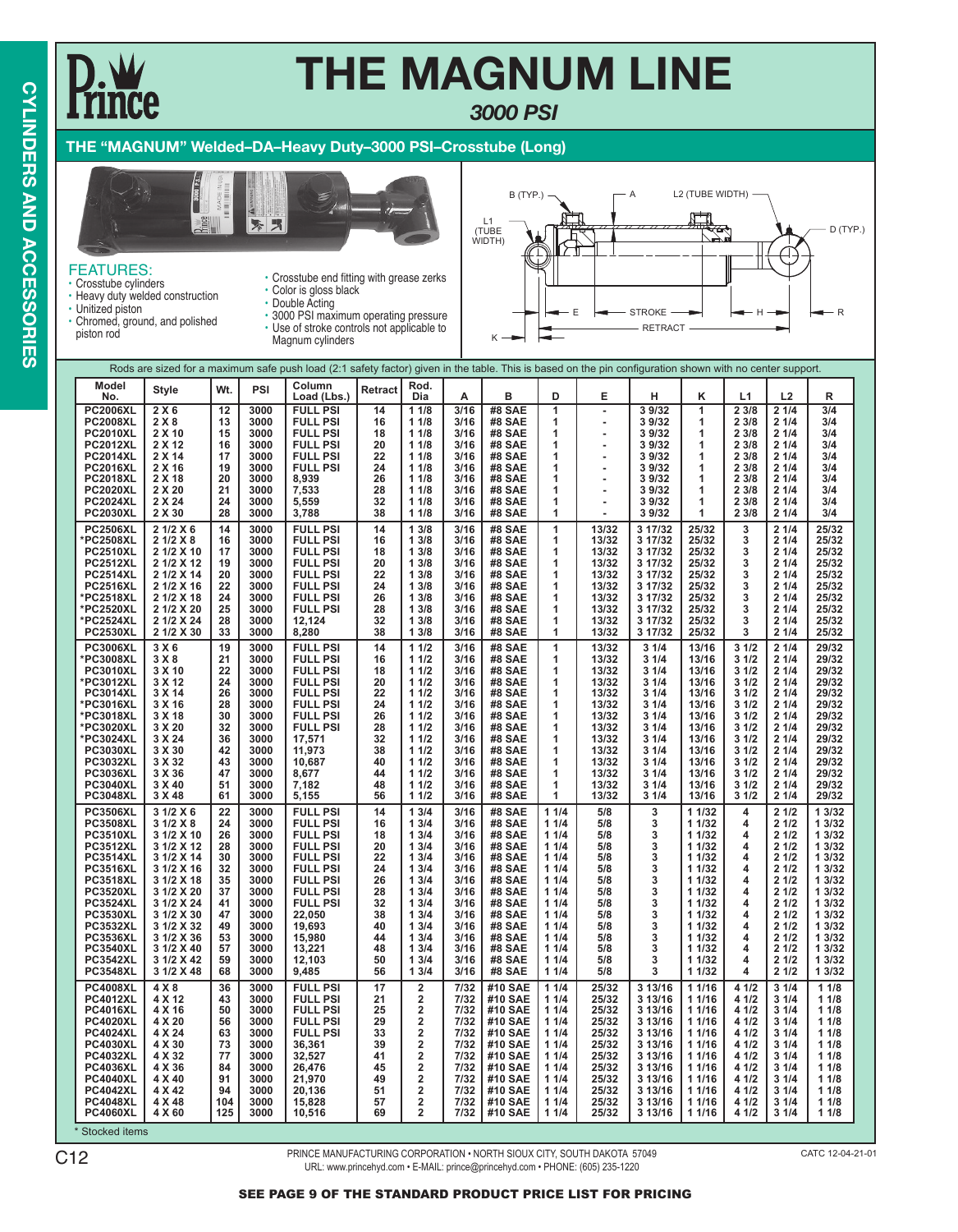*3000 PSI*

| <b>MODEL</b> |          |          |       | <b>ROD DIAMETER OPTIONS</b> |       | A    | <b>B</b> (SAE) | <b>PSI</b> |
|--------------|----------|----------|-------|-----------------------------|-------|------|----------------|------------|
| <b>PC20</b>  | 1.125    |          |       |                             |       | 3/16 | #8             | 3000       |
| <b>PC25</b>  | $*1.250$ | 1.375    |       |                             |       | 3/16 | #8             | 3000       |
| <b>PC30</b>  | $*1.375$ | 1.500    | 1.750 |                             |       | 3/16 | #8             | 3000       |
| <b>PC35</b>  | *1.375   | $*1.500$ | .750  | 2.000                       |       | 3/16 | #8             | 3000       |
| <b>PC40</b>  | 1.750    | 2.000    | 2.250 | 2.500                       |       | 7/32 | #10            | 3000       |
| <b>PC50</b>  | 2.000    | 2.250    | 2.500 | 2.750                       | 3.000 | 5/16 | #12            | 3000       |
| <b>PC60</b>  | 3.000    | -        |       |                             |       | 1/4  | #12            | 3000       |

**For custom configurations contact Prince Manufacturing Corporation or use the Customer Portal at www.princehyd.com.**

\*ONLY AVAILABLE WITH ROD END CLEVIS

|          |          |       | <b>CLEVIS BASE</b> |      |       |      |      | <b>CLEVIS ROD</b> |             |      |
|----------|----------|-------|--------------------|------|-------|------|------|-------------------|-------------|------|
| Model    | Rod Dia. |       |                    |      |       | G    | н    |                   | M           | R    |
| PC20xxCL | 1.125    | 1.015 | 2.12               | 1.00 | 1.015 | 2.15 | 3.67 | 1.06              | $1/8 - 12$  | 1.13 |
| PC25xxCL | 1.250    | 1.015 | 2.14               | 1.00 | 1.015 | 2.15 | 3.97 | 1.06              | $1/8 - 12$  | 1.13 |
| PC30xxCL | 1.375    | 1.015 | 2.13               | .13  | 1.015 | 2.15 | 3.70 | 1.06              | $1/8 - 12$  | 1.13 |
| PC35xxCL | 1.375    | 1.015 | 2.13               | .25  | 1.015 | 2.18 | 3.70 | 1.06              | $5/16 - 12$ | 1.25 |
| PC40xxCL | .750     | 1.015 | 2.13               | .25  | 1.015 | 2.19 | 3.65 | 1.06              | $1/2 - 12$  | 1.25 |
| PC50xxCL | 2.000    | 1.265 | 2.13               | .38  | .265  | 2.18 | 4.41 | 1.38              | $3/4 - 12$  | 1.25 |



|             |          |       |                              | <b>CROSSTUBE BASE</b> |         |      |      |          | <b>CROSSTUBE ROD</b> |             |       |
|-------------|----------|-------|------------------------------|-----------------------|---------|------|------|----------|----------------------|-------------|-------|
| Model       | Rod Dia. |       | Е                            |                       | L1      | D    | H    | $L2$ (XT | R(X)                 | L2<br>`(XL, | R(XL) |
| PC20xxXT/XL | .125     | .015  | $\qquad \qquad \blacksquare$ | .00                   | $*2.38$ | .015 | 3.29 | .500     | 0.75                 | 2.250       | 0.75  |
| PC25xxXT/XL | .375     | 1.015 | 0.40                         | 0.77                  | 3.00    | .015 | 3.53 | .380     | 0.88                 | 2.250       | 0.78  |
| PC30xxXT/XL | .500     | 1.030 | 0.40                         | 0.75                  | 3.50    | .015 | 3.26 | .500     | 1.17                 | 2.250       | 0.91  |
| PC35xxXT/XL | 1.750    | .265  | 0.63                         | 1.02                  | 4.00    | .265 | 3.01 | 1.750    | 1.17                 | 2.500       | 1.10  |
| PC40xxXT/XL | 2.000    | .265  | 0.78                         | .00                   | 4.50    | .265 | 3.83 | 2.000    | 1.29                 | 4.000       | 1.10  |
| PC50xxXT    | 2.500    | .531  | 1.15                         | .25                   | 5.75    | .531 | 4.00 | 4.000    | 1.41                 | -           | 1.13  |
| PC60xxXT    | 3.000    | .531  | .31                          | .25                   | 6.75    | .531 | 2.06 | 4.000    | 1.41                 | -           |       |



PRINCE MANUFACTURING CORPORATION • NORTH SIOUX CITY, SOUTH DAKOTA 57049 URL: www.princehyd.com • E-MAIL: prince@princehyd.com • PHONE: (605) 235-1220 CATC 13-04-21-01 C13